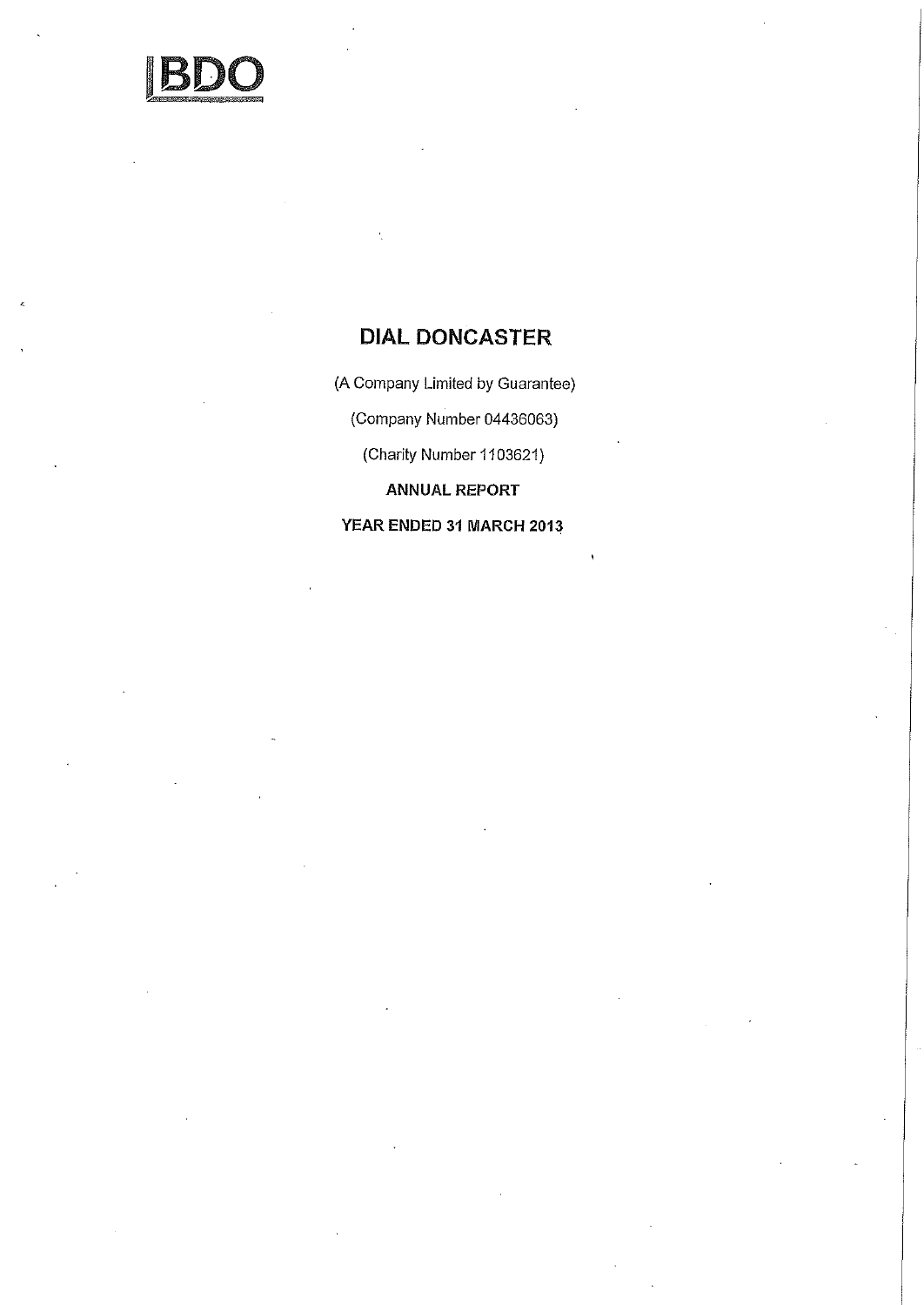$\lambda_{\rm{max}}=0.5$ 

 $\bar{\phantom{a}}$ 

 $\sim$ 

# CONTENTS

|                                                 | Page      |
|-------------------------------------------------|-----------|
| <b>Report of the Trustees</b>                   | $1 - 9$   |
| <b>Statement of Directors' Responsibilities</b> | 10        |
| Independent Auditor's Report                    | $11 - 12$ |
| <b>Statement of Financial Activities</b>        | 13        |
| <b>Balance Sheet</b>                            | 14        |
| <b>Notes to the Financial Statements</b>        | $15 - 26$ |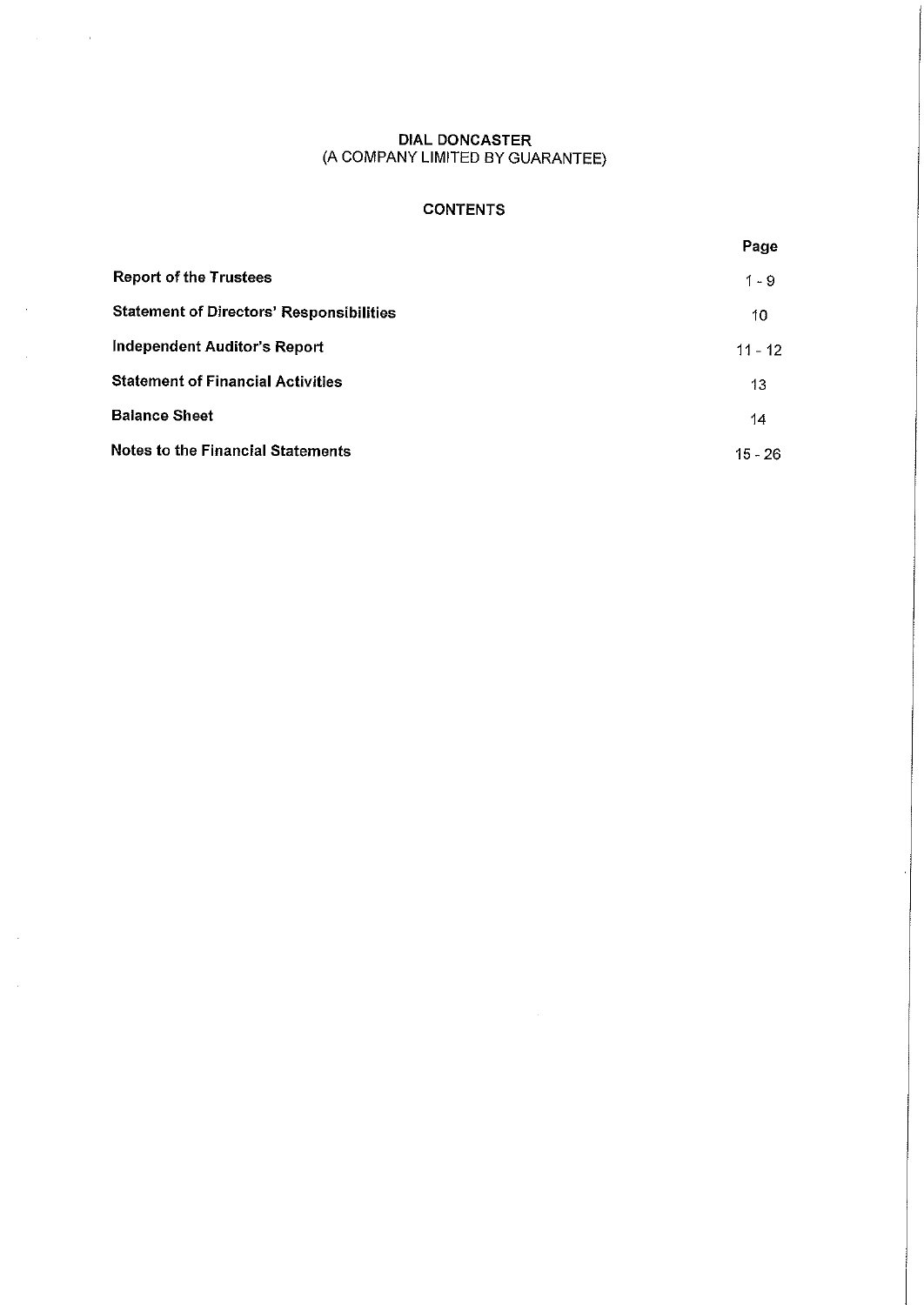# TRUSTEES' REPORT FOR THE YEAR ENDED 31 MARCH 2013

The Trustees are pleased to present their report together with the financial statements of the charity for the year ended 31 March 2013.

# Reference and Administrative Information

 $\overline{1}$ 

| Charity name:                                                                                                | <b>DIAL Doncaster</b>                                                                                                                                                                       |
|--------------------------------------------------------------------------------------------------------------|---------------------------------------------------------------------------------------------------------------------------------------------------------------------------------------------|
| Charity registration number:                                                                                 | 1103621                                                                                                                                                                                     |
| Company registration number:                                                                                 | 04436063                                                                                                                                                                                    |
| Registered office and operational address:                                                                   | Unit 9/11 Shaw Wood Business Park<br>Shaw Wood Way<br>Doncaster<br>DN2 5TB                                                                                                                  |
| <b>Trustees/Management Committee</b>                                                                         |                                                                                                                                                                                             |
| President                                                                                                    | Rosie Winterton MP                                                                                                                                                                          |
| Chairperson<br>Vice Chairperson                                                                              | Dr S P Ekins<br>Mrs J Smith                                                                                                                                                                 |
| <b>Charity Trustees</b>                                                                                      | Mr J Dunlop<br>Mrs E Dunlop<br>Dr S P Ekins<br>Mrs S Hope<br>Mrs A Laud<br>Mrs B M Smith<br>Mrs J Smith<br>Ms K Maddison (appointed 3 December 2012)<br>Mr E Laud (appointed 18 March 2013) |
|                                                                                                              | Mr D Lister (resigned 3 December 2012)<br>Ms D Osborne (resigned 1 April 2012)<br>Ms M Shores (resigned 20 August 2012)<br>Ms E Ward (resigned 17 September 2012)                           |
| <b>Directors of the Company</b>                                                                              | Dr S P Ekins<br>Mrs A Laud                                                                                                                                                                  |
| <b>Company Secretary</b>                                                                                     | Mrs P Arrand                                                                                                                                                                                |
| <b>Senior Management Team</b>                                                                                |                                                                                                                                                                                             |
| <b>Chief Executive</b><br>Deputy Chief Executive<br>Office Manager<br>Finance Manager<br>Information Manager | Mrs P Arrand (until 1 July 2013 then Ms L Lee)<br>Mr K Lee<br>Mr M Talbot<br>Mrs P Barnett<br>Ms L Lee (until 30 June 2013)                                                                 |

Page 1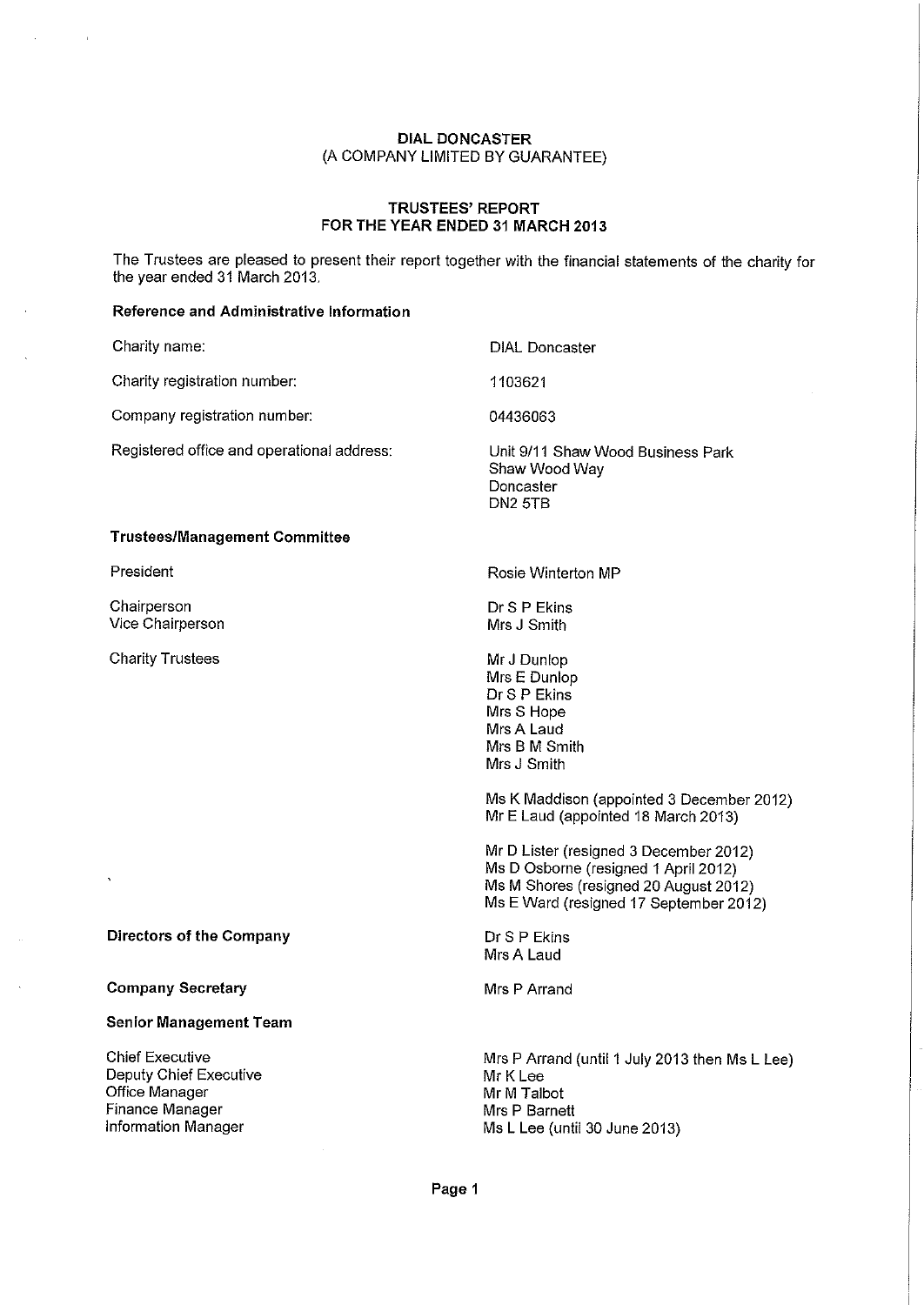# TRUSTEES' REPORT FOR THE YEAR ENDED 31 MARCH 2013

Auditor

Bankers

Solicitors

BDO LLP 2nd Floor Fountain Precinct Balm Green Sheffield Si 2JA

Yorkshire Bank plc St Sepulchre Gate Doncaster DN1 1SJ

Taylor Bracewell 17-23 Thorne Road **Doncaster** DN1 2RP

#### **Structure, Governance and Management**

#### Governing Document

DIAL Doncaster is a charitable Company Limited by Guarantee and is governed by its Memorandum and Articles. It has two Directors and a Company Secretary. In the event of the company being wound up, members are required to contribute an amount not exceeding £1.

### Members of the Management Committee

The "Charity Trustees", for the purposes of charity law are known as Members of the Management Committee. Members of the Management Committee who served during the year and up to the date of this report are set out on page 1. Two "Trustees", Dr S P Ekins and Mrs A Laud, are also Directors of the Limited Company.

DIAL Doncaster is managed by the Management Committee comprising of up to 15 elected Trustees. The Committee is responsible for ensuring the organisation is working within the bounds of the Memorandum and Articles. Members are service users, a volunteer representative, a JP, retired business people and representatives from other charities and statutory bodies.

Committee Members are elected at the charity's Annual General Meeting.

The Board of Trustees have a detailed knowledge in a wide range of fields (for example Manager of an organisation for Children with Special Needs, Head Occupational Therapist, Social Worker, hospital governor etc). The Trustees provide details of their skills and experience to the charity to ensure it maintains an appropriate level of skill within the Board.

Management Committee Members are fully aware of their responsibilities regarding the organisation.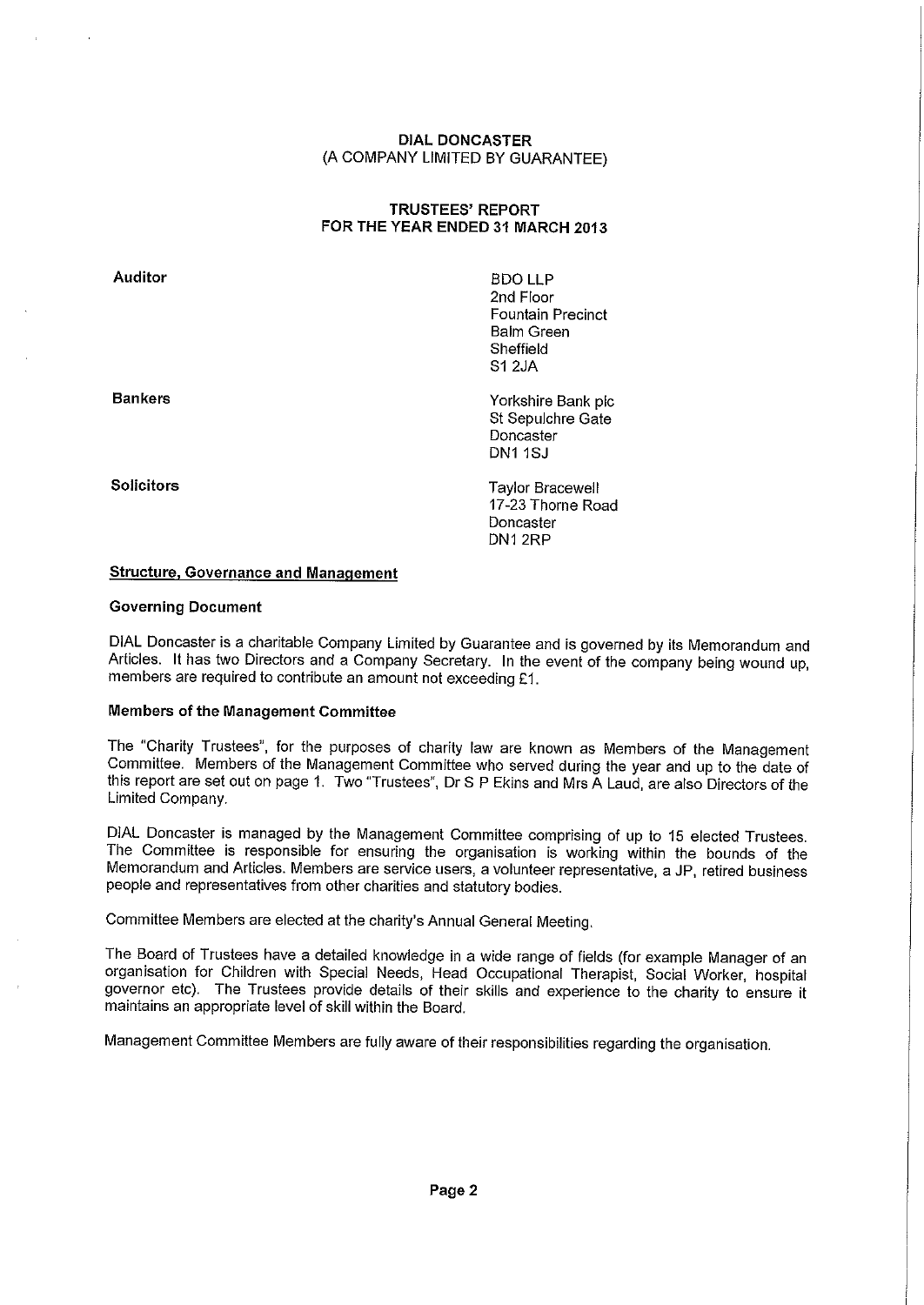#### **TRUSTEES' REPORT FOR THE YEAR ENDED 31 MARCH** 2013

#### Trustee Induction and Training

All new Members have an induction into the organisation and training courses are offered.

The Trustees are familiar with the work of the charity and they are encouraged to visit the services provided. New Trustees meet with the existing Committee to familiarise themselves with the charity and the context within which it operates. Areas covered:

- The obligations of Management Committee Members.
- The main documents which set out the operational framework of the charity including the Memorandum and Articles.
- Resourcing and the current financial position as set out in the latest published accounts.
- The vision and values of the charity and future plans, objectives and targets as laid out in DIAL Doncaster's Business Plan.

Trustees are also provided with information and signposted to the various Charity Commission publications.

#### **Risk Management**

The Trustees have examined the major strategic, business and operational risks which the charity faces and confirm that systems have been established to mitigate the significant risks. The risk management started with an examination of core operations and categories of assets. Throughout the process the Committee and Staff determined the levels of risk the organisation could withstand and the cost effectiveness of activities the organisation could undertake to minimise the risk. The Committee considered all the different types of risk that the organisation might face. There may be some overlap, but generally these included risks arising from:

- Management Committee/legal structure.
- The fact that DIAL employs staff employment legislation, loss of key people, recruitment difficulties, insecure jobs, long-term sickness.
- The services the organisation offers competition, duplication of services by other organisations.
- The services delivered loss of reputation.
- Use of information technology.
- Use of premises and equipment outgrow building, equipment becomes out of date.
- Financial procedures.
- Reliance on grants and other external factors economic climate, public sector spending cuts, loss of funding.
- Operation and success of charity shops, shop closure.
- Operation and success of assets for hire, closure.
- Management of cash flow.

For each risk, or groups of similar risks, it was considered firstly how it was likely to occur and, secondly, how serious the impact would be.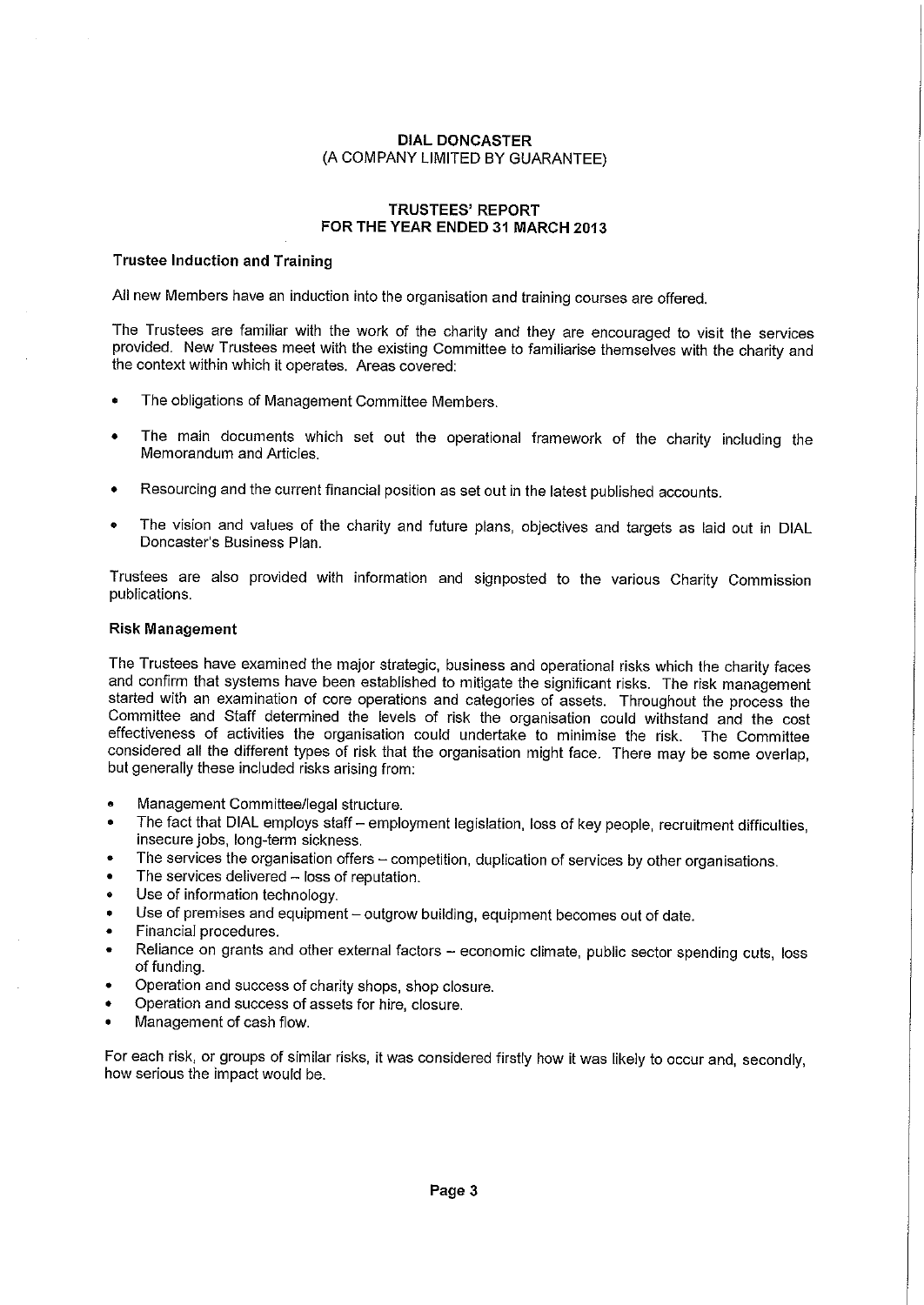#### TRUSTEES' REPORT FOR THE YEAR ENDED 31 MARCH 2013

# Organisational Structure

The Committee meets monthly and receives detailed reports from the Chief Executive and Finance Manager. The volunteers can have a representative on the Committee. At present this position is vacant. There is also a Finance Sub-Group and a Staffing Sub-Group.

Managers of the company are:

Chief Executive Deputy Chief Executive Office Manager Finance Manager

The Chief Executive is responsible to the Trustees via monthly meetings. In the absence of the Chief Executive, the Deputy Chief Executive will take on this role. All Team Leaders line manage staff and volunteers.

There are currently 21 paid staff and 51 volunteers.

#### Other Organisations

DIAL Doncaster is proactive in collaborating with voluntary and statutory agencies in order to provide an appropriate service for disabled people. Cross referral is done with other agencies and meetings are held to share information and provide mutual support.

#### Objectives and Activities

#### Aims of the Organisation

DIAL Doncaster's Mission Statement is:

We aim to provide an easily accessible Information and Advisory Service for people who live in the Doncaster area. By providing this service we aim to raise the awareness of disability issues in order to influence change. We aim to empower and enable disabled people to live a more enriched and independent life".

DIAL Doncaster aims to continuously improve the quality of its existing services and to introduce new services to meet the needs of its client group. The organisation will endeavour to expand all aspects of its work including the knowledge and skills of its paid and unpaid staff through development and training.

#### Key Organisational Themes and Public Benefit Statement

The organisation provides a range of high quality and continually improving services to enhance the quality of life of disabled people throughout the Doncaster Metropolitan Borough.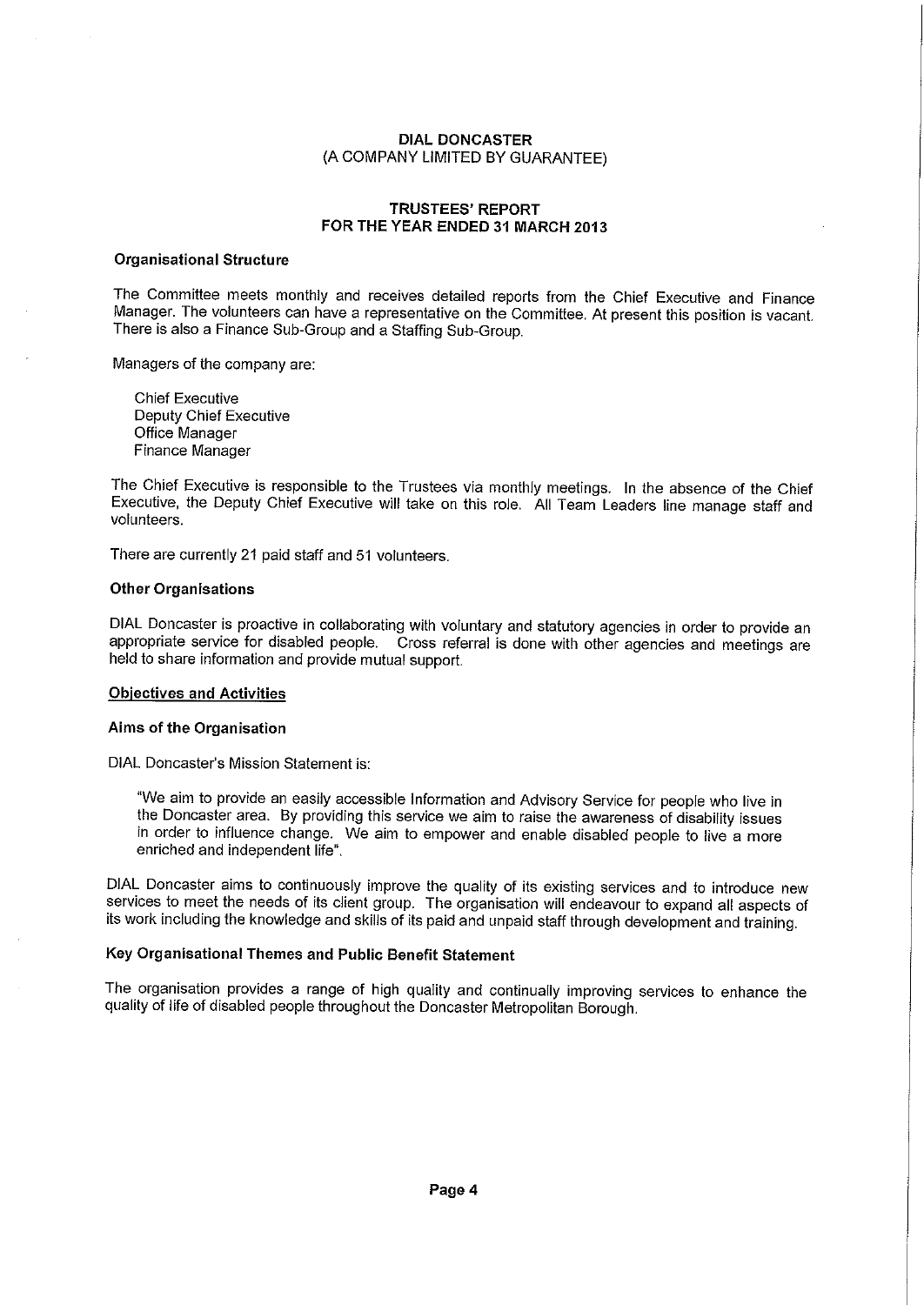#### TRUSTEES' REPORT FOR THE YEAR ENDED 31 MARCH 2013

#### Public Benefit Statement

The Trustees have had regard to the guidance issued by the Charity Commission in relation to Public Benefit in determining the actions and objectives of the Charity. The Trustees also confirm that they have complied with the duty in Section 4 of the Charities Act 2006.

DIAL Doncaster's services are available to people with any disability (physical, sight or hearing impairment, learning difficulties or mental health problem). The service is also offered to those with long term health conditions (e.g. cancer, heart disease), carers, statutory and voluntary healthcare professionals, and local businesses and schools that need information to support the people they are caring and providing a service for.

The Trustees feel it is clear from the Charity's objectives and aims, the targets set for the Charity and its performance against those targets that DIAL Doncaster brings substantial public benefit.

#### Information, Advice and Support

DIAL provides information, advice and support in order to empower disabled people and encourage their participation in influencing DIAL's other services, which are developed in a way that meets their needs.

The service is delivered by telephone contact, letters, personal contact (office or home visits), outreach surgeries and via DIAL's website and touch screen kiosks in the Doncaster Community. DIAL's service users also have direct access to the information and resources area. DIAL publishes information booklets, such as DIAL's Disability Information Guide, and fact sheets on a variety of subjects, including Equipment for Independent Living, Wheelchair Hire, Housing, Disabled Facilities Grant, Arts, Leisure, Personal Budgets, etc. DIAL's service users often need help and support in making use of this information. Advice and advocacy involves staff members explaining the options available and empowering service users to decide on an appropriate course of action.

#### Welfare Benefits

DIAL Doncaster gives a full Welfare Benefits Service which assists clients to complete difficult and complicated benefits forms. The service provides clear explanation of benefit decisions, and if required to challenge those decisions, up to first tier tribunal representation. The Benefits Service can be accessed by service users at DIAL's main office, one of its satellite locations or by home visits. Telephone advice is also given to clients and information can be obtained from DIAL's website.

DIAL's Welfare Benefits Team is in its nineteenth year, having commenced in October 1994 and starting with one Welfare Benefits Officer. It now has five Specialist Advisers, one Administration officer and two Volunteers. The need for welfare benefits advice shows that continued expansion will remain an integral part of DIAL's services in the future and now incorporates debt and housing issues.

#### BME Communities

DIAL Doncaster has a Black and Minority Ethnic Community Officer who gives advice and support for Doncaster's ethnic communities. This is done via the Helpline or workshops and events. Information days are also arranged and gentle exercise classes. Four volunteers from different ethnicities (e.g. Pakistani -2, Polish and Chinese) assist with this service.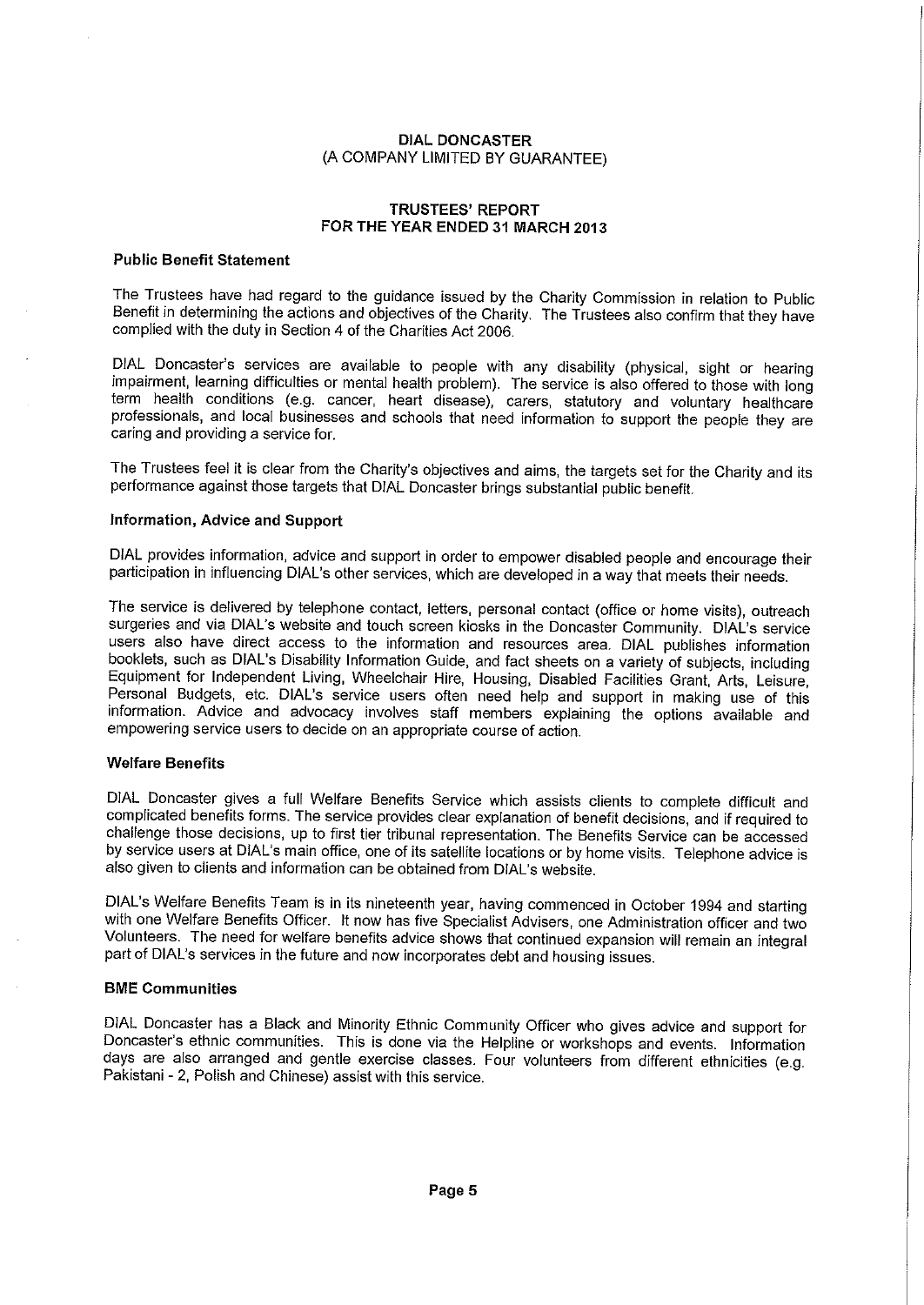### **TRUSTEES' REPORT FOR THE YEAR ENDED 31 MARCH 2013**

#### **Awareness and Equality**

To promote awareness and equality within the Doncaster Metropolitan Borough, DIAL can offer training workshops at local primary schools and after-school groups on Disability Awareness and Equality. This training can be given to other organisations. Talks to voluntary and community groups are undertaken, and DIAL staff have a presence on local and regional development bodies. DIAL Doncaster has fully accessible offices.

#### **Other Services**

Other services offered by DIAL Doncaster are:

- Access recommendations and audits
- Wheelchair hire for short term loans
- Photography Service for people needing passport, identity or blue badge photographs.
- Selling RADAR keys (national toilet scheme) and car stickers
- Charity shops for recycling goods and selling inexpensive items in deprived areas
- Hire of a holiday lodge on the Marton Mere site, Blackpool, that is fully adapted for disabled people
- Hire of a caravan on the Golden Sands site, Mablethorpe
- Hire of a high dependency changing unit
- Support with Personal Budgets
- Assistance with Blue Badge forms.

### **Achievements and Performance**

#### **Quality Marks**

All staff, paid and unpaid, are responsible for delivering quality services, monitoring needs and developing new services to meet those needs.

#### **Investors in People**

DIAL Doncaster (and its predecessor, the unincorporated charity) was the first voluntary organisation in the country to achieve this accolade in 1997 and has been successfully assessed every three years since.

### **Advice Quality Standard (Previously Community Legal Service)**

DIAL has "specialist" recognition in welfare benefits and "general help with case work" for disability.

#### **ISO 9001**

DIAL Doncaster has been successful this year in retaining this quality mark which will help when submitting tenders for Contracts from statutory bodies.

#### **Investing in Volunteers**

DIAL Doncaster was successful in achieving this quality standard in February 2011, recognising the excellent work the organisation does with volunteers.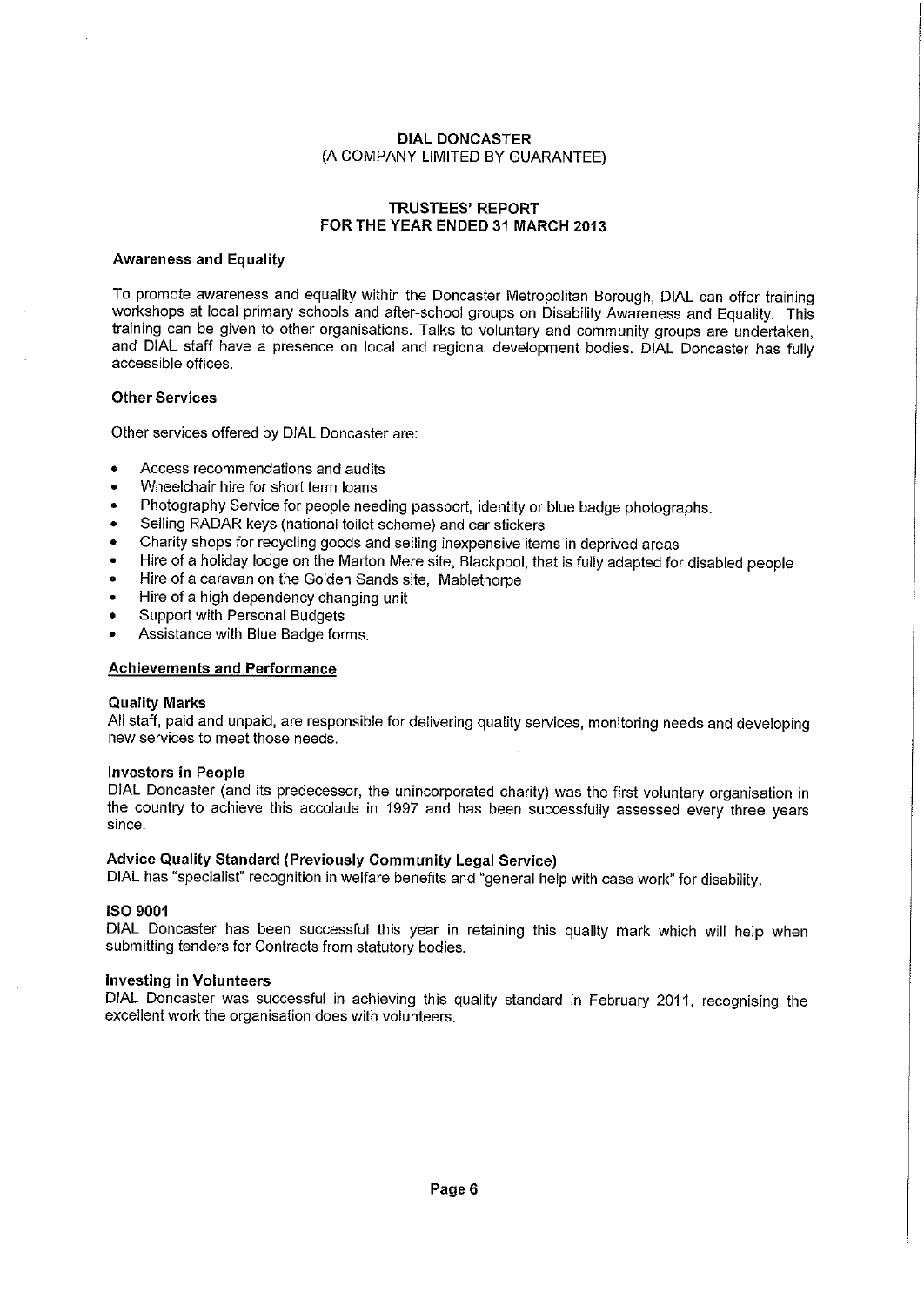#### TRUSTEES' REPORT FOR THE YEAR ENDED 31 MARCH 2013

#### Customer First

DIAL Doncaster was successful in achieving this quality standard in February 2012. The assessor stated that of those applying only 30% passed at the first attempt.

#### Other Quality Marks

The organisation also has the CHAS Quality Mark and Positive about Disabled People Award.

#### Targets for April 2012— March 2013

Our targets for the year under review were:

To retain the standard that improved the quality of volunteering and acknowledged the enormous contribution made by volunteers.

To continue supporting disabled people through the complex application process of personal budgets for social care.

To continue to represent, at Appeal Tribunals, people who have been refused eligible benefits.

To update and reprint DIAL's popular Disability Information Directory.

To continue to arrange physical activities and health related workshops for people from the BME communities.

To expand our premises to extend our services, e.g. more office visits for the welfare benefits clients, a counselling service and to hold in-house/external training sessions.

Targets are reviewed on an on-going basis.

#### Achievements against these targets

The Trustees, staff and volunteers have made strenuous efforts to achieve these targets

The achievements of the charity during the year include :-

Three DIAL Welfare Rights Officers are continuing to represent at Tribunals and 353 representations were undertaken during the year.

It was decided this year not to reprint the Disability Information Directory due to the impending changes to the Welfare Benefits system under the Welfare Reform Act 2012. The money was reallocated to purchase an additional touch screen kiosk, providing valuable information.

We have continued to arrange physical activities and health related workshops for people from the BME communities.

DIAL has expanded our premises to extend our services, e.g. more office visits for the welfare benefits clients, a counselling service and to hold in-house/external training sessions.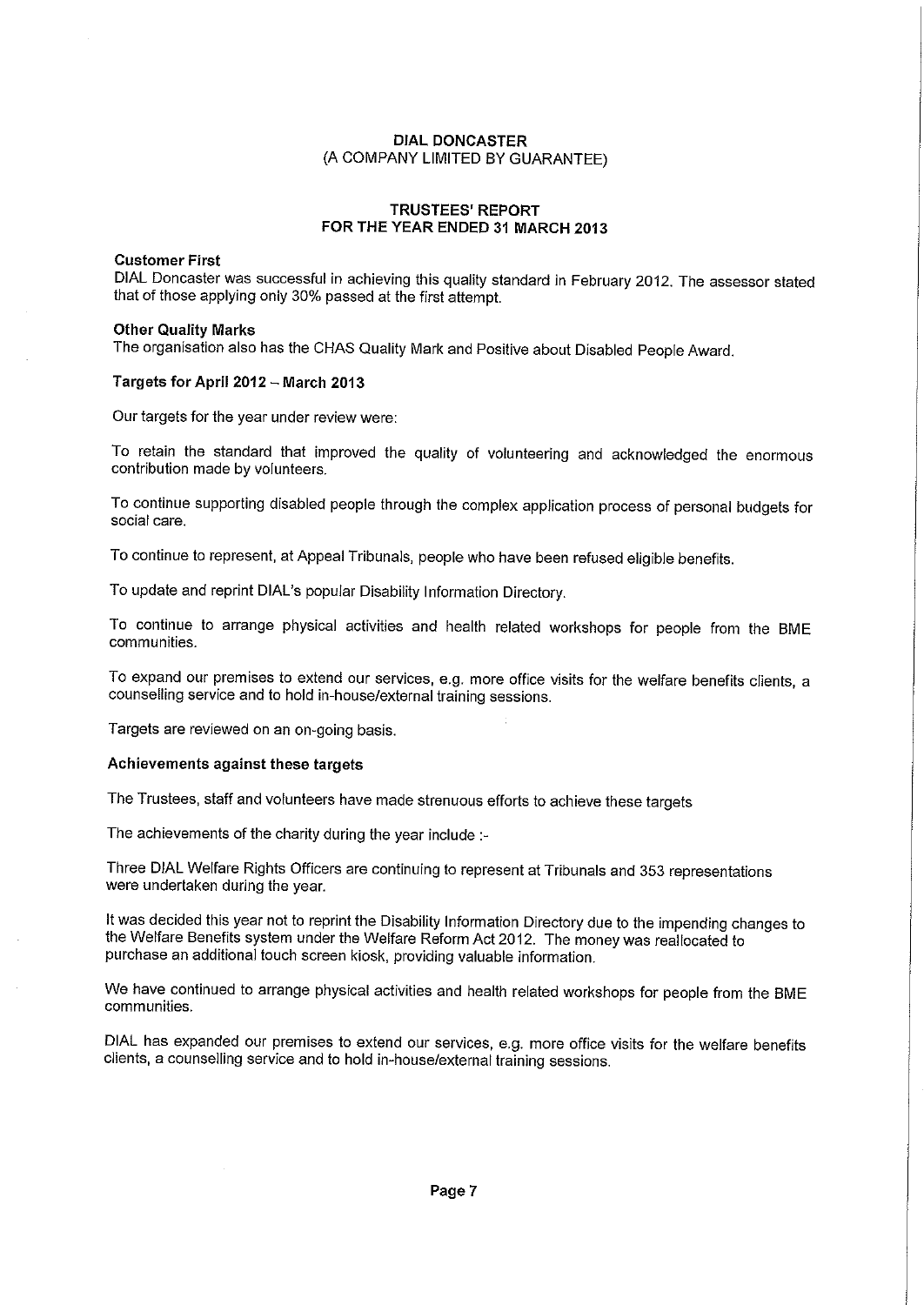#### **TRUSTEES' REPORT FOR THE YEAR ENDED 31 MARCH 2013**

#### **Targets for April 2013- March 2014**

To retain the standard that improved the quality of volunteering and acknowledged the enormous contribution made by volunteers.

To continue supporting disabled people through the complex application process of personal budgets for social care.

To continue to represent, at Appeal Tribunals, for people who have been refused eligible benefits.

To continue to arrange craft sessions and health related workshops for people from the BME communities.

To continue with Disability Awareness sessions for young people.

To review our IT system and look at providing our home visiting staff with a mobile facility to access online services via the internet to assist clients in their own homes.

To recruit additional volunteers to offer a triage drop in service.

Targets are reviewed on an on-going basis.

#### **Financial Review**

#### **Principal Funding Sources**

Doncaster MBC continues to support DIAL Doncaster with core funding. During the year our core service was put out to tender. DIAL Doncaster was successful in securing an 18 month contract commencing in October 2012 for what is now known as the "Welfare Benefits Advice and Tribunal Service"

The Big Lottery Reaching Communities Fund continues to support a Helpline Adviser, BME Officer and Financial Inclusion Officer, and has granted additional funding for advice services to break the cycle of debt and deprivation. In addition the Big Lottery Advice Services Fund supported a Debt Adviser and Administrator, to enable vulnerable people to break the cycle of debt and deprivation.

The Coalfields Regeneration Trust Fund has granted funding for a Volunteer Co-ordinator.

Grants are generally for a maximum of three years and, as funders are not usually willing to finance existing projects, the Charity is still constantly searching for alternative sources of funding to enable it to continue these services and to become more sustainable.

Within DIAL's unrestricted funds there is an amount of **£109,289** held as a provision against costs arising from any necessary run down in activity due to reduction or withdrawal of funding. The sum is based upon operating costs (excluding the charity shops) for a period of three months together with the costs of staff redundancies. Fixed assets include an amount of **£34,049** in unrestricted funds and **£39,014** in restricted funds.

Donations have risen from **£2,609** in 2011/12 to **£4,772** in 2012/13. DIAL's core funding for developing existing services still remains extremely difficult and has again risen very little. The office sales including the Wheelchair Hire Service, RADAR keys, Blue Badge photos and car stickers are self supporting.

DIAL has had a successful year regarding funding but, as always, is still striving to look at ways of increasing its income to enable an extremely valuable service to continue for the local community.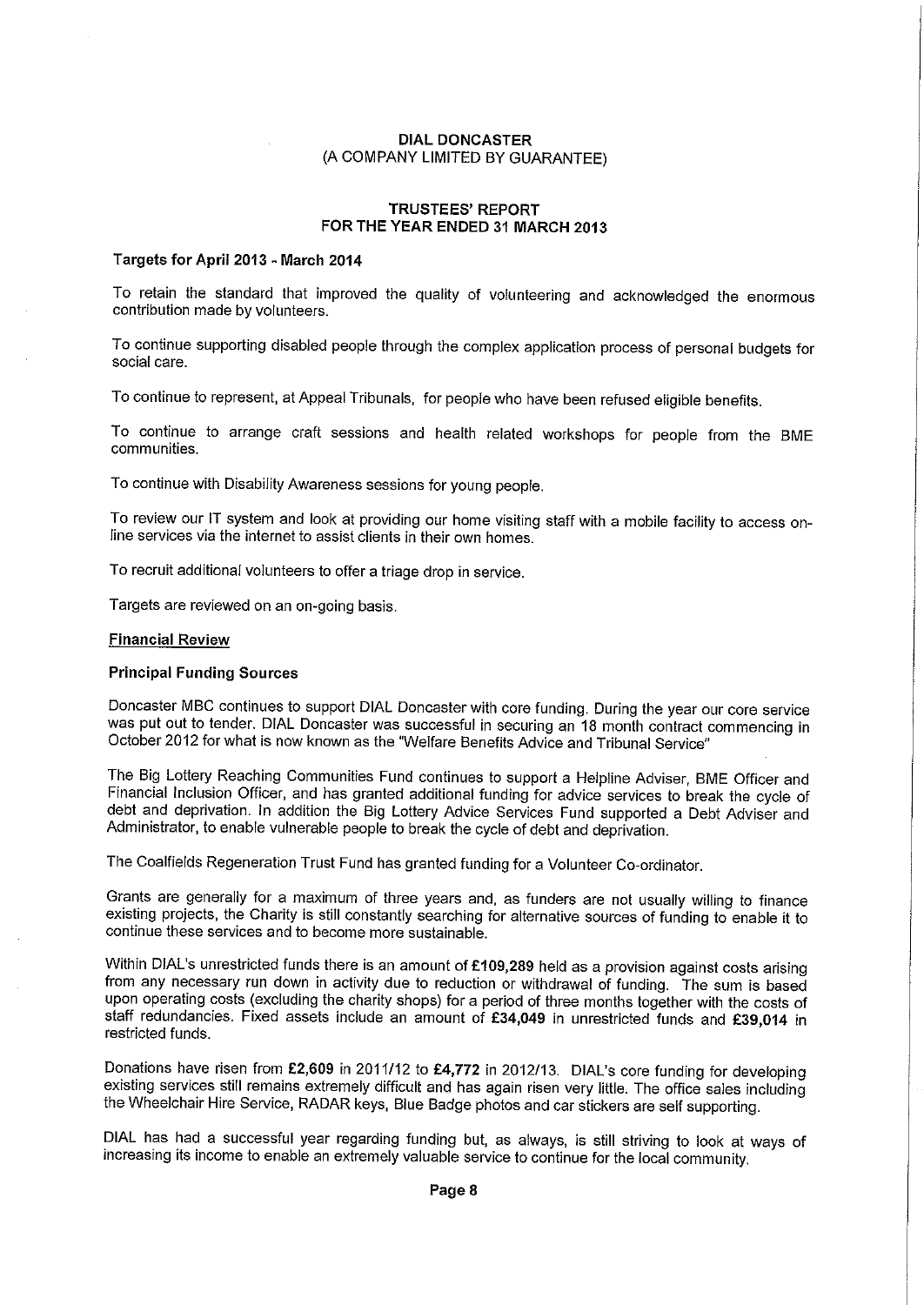#### TRUSTEES' REPORT FOR THE YEAR ENDED 31 MARCH 2013

#### **Investment Policy**

#### Reserves policy

It is the policy of the organisation to maintain funds to provide reserves at a level which equates to approximately 3 months' run-down costs should the organisation lose its funding.

#### Plans for the future

DIAL Doncaster has a three-year Business Plan which sets out what the organisation is currently doing and how it intends to improve and develop over the next three years. The Plan is reviewed annually and brought to the Committee annually to discuss progress. The plan is drawn up following a one day workshop involving trustees, paid and unpaid staff.

At this workshop it was agreed that DIAL Doncaster should research avenues to become more sustainable and not rely entirely on grants. DIAL Doncaster is looking at charity shops, assets for hire and services such as access audits to help towards this.

All services provided should continue to be developed to help the growing needs of disabled people and those with ill health in the Doncaster area.

#### Provision of information to auditor

So far as each of the trustees is aware at the time the report is approved

- There is no relevant audit information of which the company's auditor is unaware; and
- The trustees have taken all reasonable steps that they ought to have taken in order to make themselves aware of any relevant audit information and to establish that the auditor is aware of that information.

#### Auditor

The PKF (UK) LLP resigned during the year. The trustees appointed BDO LLP to fill the vacancy. A resolution to reappoint BDO LLP will be proposed at the Annual General Meeting.

This report has been prepared in accordance with the Statement of Recommended Practice: Accounting and Reporting by Charities (issued in March 2005) and in accordance with the special provisions relating to companies subject to the small companies regime within part 15 of the Companies Act 2006.

Approved by the Management Committee on  $\int$  A August  $z$  and signed on its behalf by:

Dr S P Ekins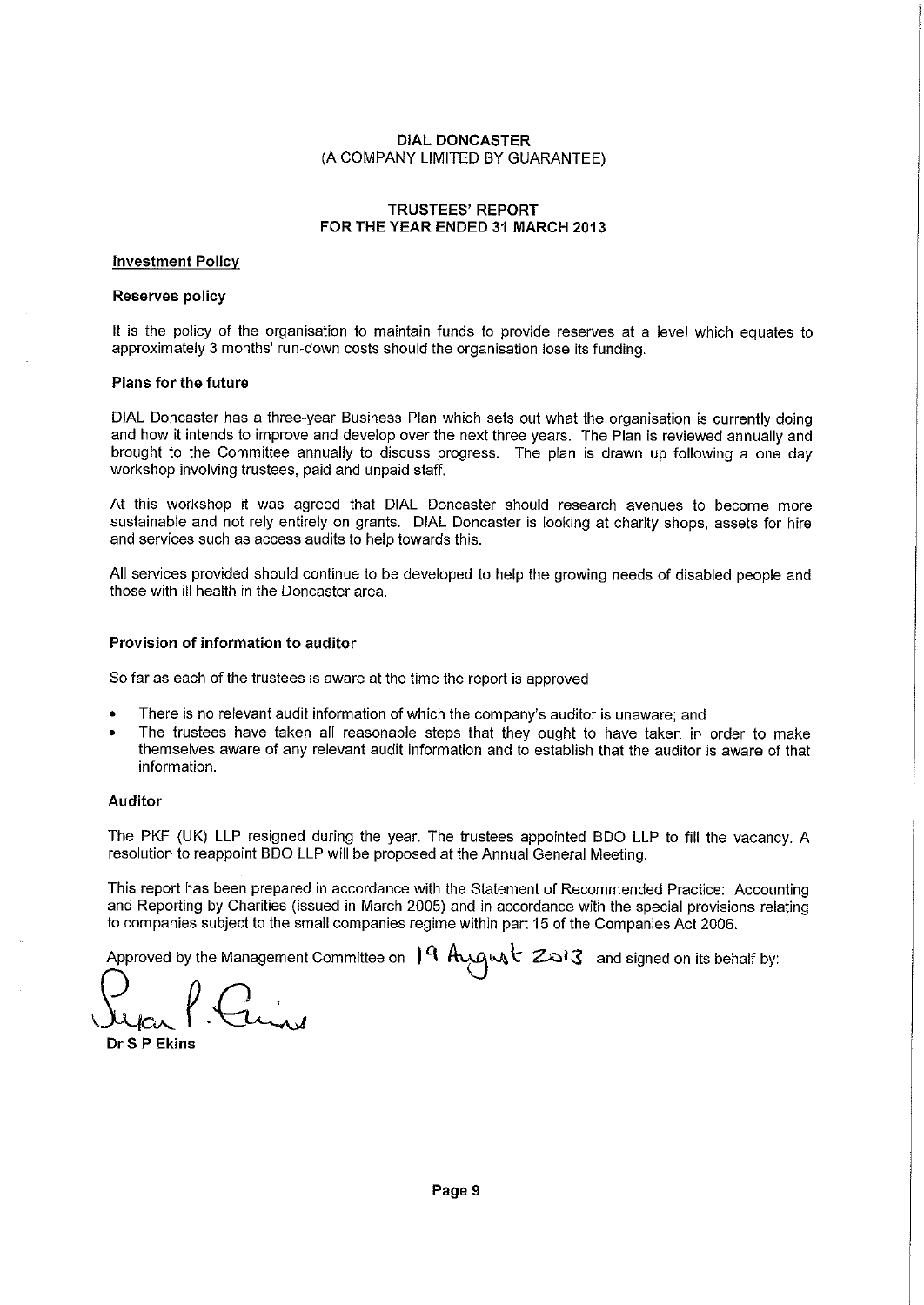# **STATEMENT OF DIRECTORS' RESPONSIBILITIES FOR THE YEAR ENDED 31 MARCH 2013**

The directors are responsible for preparing the directors' annual report and the financial statements in accordance with applicable law and United Kingdom Accounting Standards (United Kingdom Generally Accepted Accounting Practice).

Company law requires the directors to prepare financial statements for each financial year. Under company law the directors must not approve the financial statements unless they are satisfied that they give a true and fair view of the state of affairs of the charity and of the incoming resources and application of resources, including its income and expenditure, of the charity for the year. In preparing those financial statements the directors are required to:

- select suitable accounting policies and then apply them consistently;
- observe the methods and principles in the Charities SORP;
- make judgements and accounting estimates that are reasonable and prudent;
- prepare the financial statements on the going concern basis unless it is inappropriate to presume that the charity will continue in business.

The directors are responsible for keeping adequate accounting records that are sufficient to show and explain the charity's transactions and disclose with reasonable accuracy, at any, time the financial position of the charity and enable them to ensure that the financial statements comply with the requirements of the Companies Act 2006. They are also responsible for safeguarding the assets of the charity and hence for taking reasonable steps for the prevention and detection of fraud and other irregularities.

The directors are responsible for the maintenance and integrity of the corporate and financial information included on the charity's website. Legislation in the United Kingdom governing the preparation and dissemination of the financial statements and other information included in annual reports may differ from legislation in other jurisdictions.

Approved by the Directors on  $19 \text{ August}$  2013 and signed on their behalf by:

**e • Dr S P Ekins**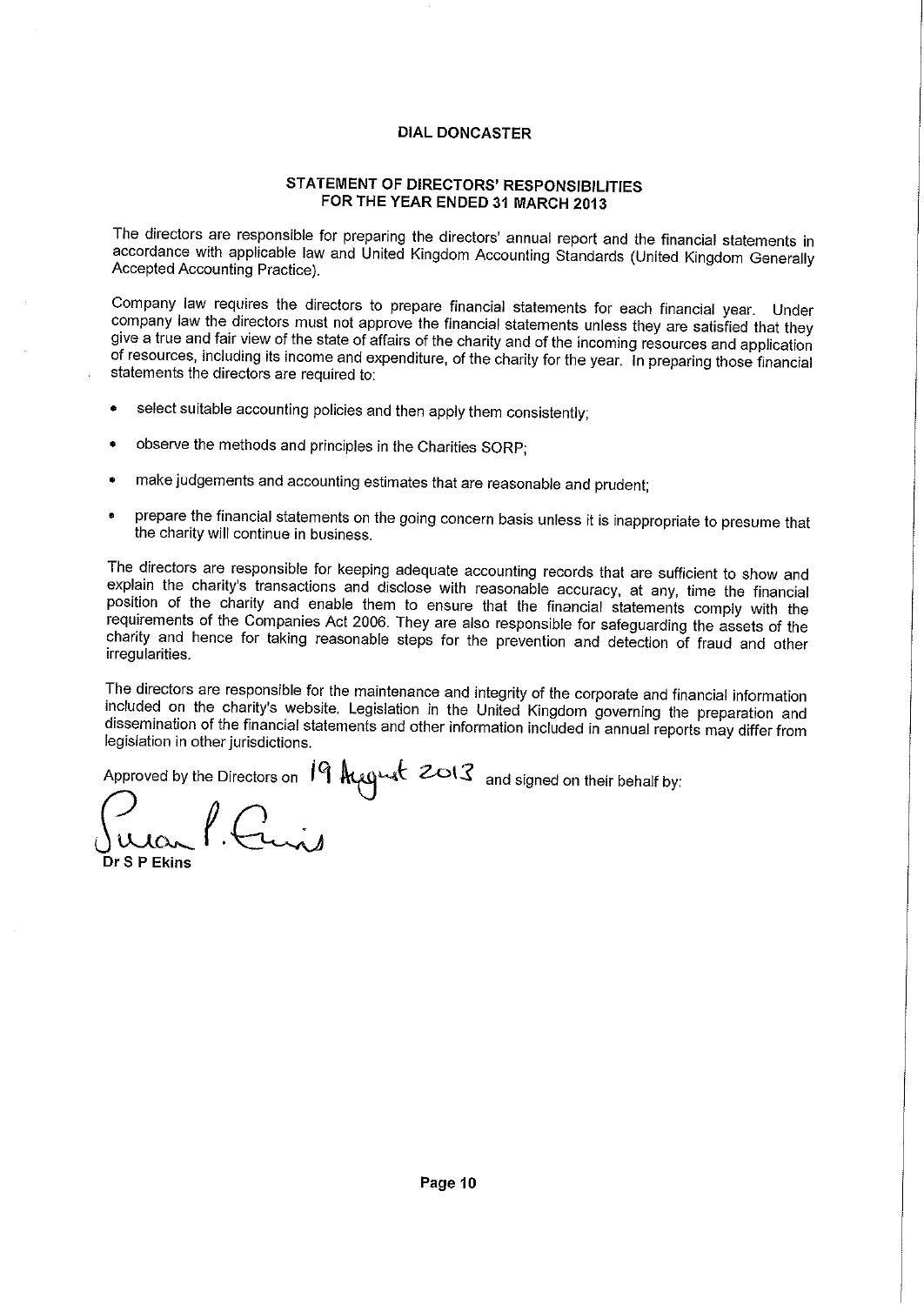# **INDEPENDENT AUDITOR'S REPORT TO THE MEMBERS OF DIAL DONCASTER**

We have audited the financial statements of DIAL Doncaster for the year ended 31 March 2013 which comprise the statement of financial activities, including the income and expenditure account, the balance sheet and the related notes. The financial reporting framework that has been applied in their preparation is applicable law and United Kingdom Accounting Standards (United Kingdom Generally Accepted Accounting Practice).

This report is made solely to the charity's members as a body, in accordance with Chapter 3 of Part 16 of the Companies Act 2006. Our audit work has been undertaken so that we might state to the charity's members those matters we are required to state to them in an auditor's report and for no other purpose. To the fullest extent permitted by law, we do not accept or assume responsibility to anyone other than the charity and the charity's members as a body, for our audit work, for this report, or for the opinions we have formed.

# **Respective responsibilities of directors and auditor**

As explained more fully in the Statement of Directors' Responsibilities, the directors are responsible for the preparation of the financial statements and for being satisfied that they give a true and fair view. We have been appointed as auditor under the Companies Act 2006 and report in accordance with that Act.

Our responsibility is to audit and express an opinion on the financial statements in accordance with applicable law and International Standards on Auditing (UK and Ireland). Those standards require us to comply with the Auditing Practices Board's Ethical Standards for Auditors.

# **Scope of the audit of the financial statements**

A description of the scope of an audit of financial statements is provided on the Financial Reporting Councils website at www.frc.org.uk/auditscopeukprivate.

### **Opinion on financial statements**

In our opinion the financial statements:

- give a true and fair view of the state of the Charity's affairs as at 31 March 2013 and of its incoming resources and application of resources, including its income and expenditure, for the year then ended;
- have been properly prepared in accordance with United Kingdom Generally Accepted Accounting Practice; and
- have been prepared in accordance with the requirements of the Companies Act 2006.

# **Opinion on other matters prescribed by the Companies Act 2006**

In our opinion the information given in the trustees' report for the financial year for which the financial statements are prepared is consistent with the financial statements.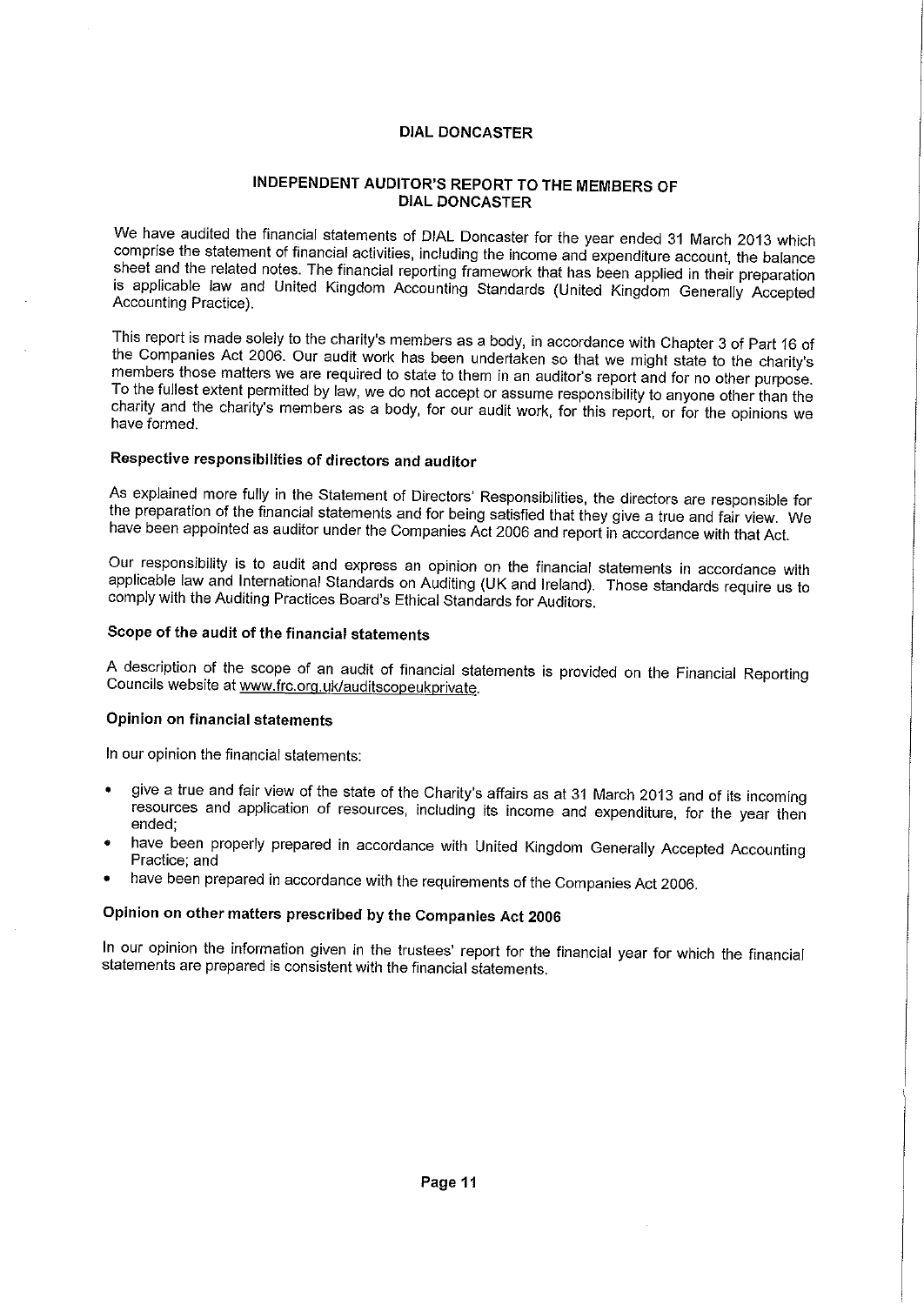# INDEPENDENT AUDITOR'S REPORT TO THE MEMBERS OF DIAL DONCASTER

# Matters on which we are required to report by exception

We have nothing to report in respect of the following matters where the Companies Act 2006 requires us to report to you if, in our opinion:

- adequate accounting records have not been kept, or returns adequate for our audit have not been received from branches not visited by us; or
- the financial statements are not in agreement with the accounting records and returns; or
- certain disclosures of director's remuneration specified by law are not made; or
- we have not received all the information and explanations we require for our audit; or
- the directors were not entitled to prepare the financial statements in accordance with the small companies regime and take advantage of the small companies exemption in preparing the directors' report.

 $b$ *bo*  $\omega$ 

Craig Burton (Senior Statutory Auditor) for and on behalf of BDO LLP, Statutory Auditor 19 September 2013

BDO LLP is a limited liability partnership registered in England and Wales (with registered number 0C305127)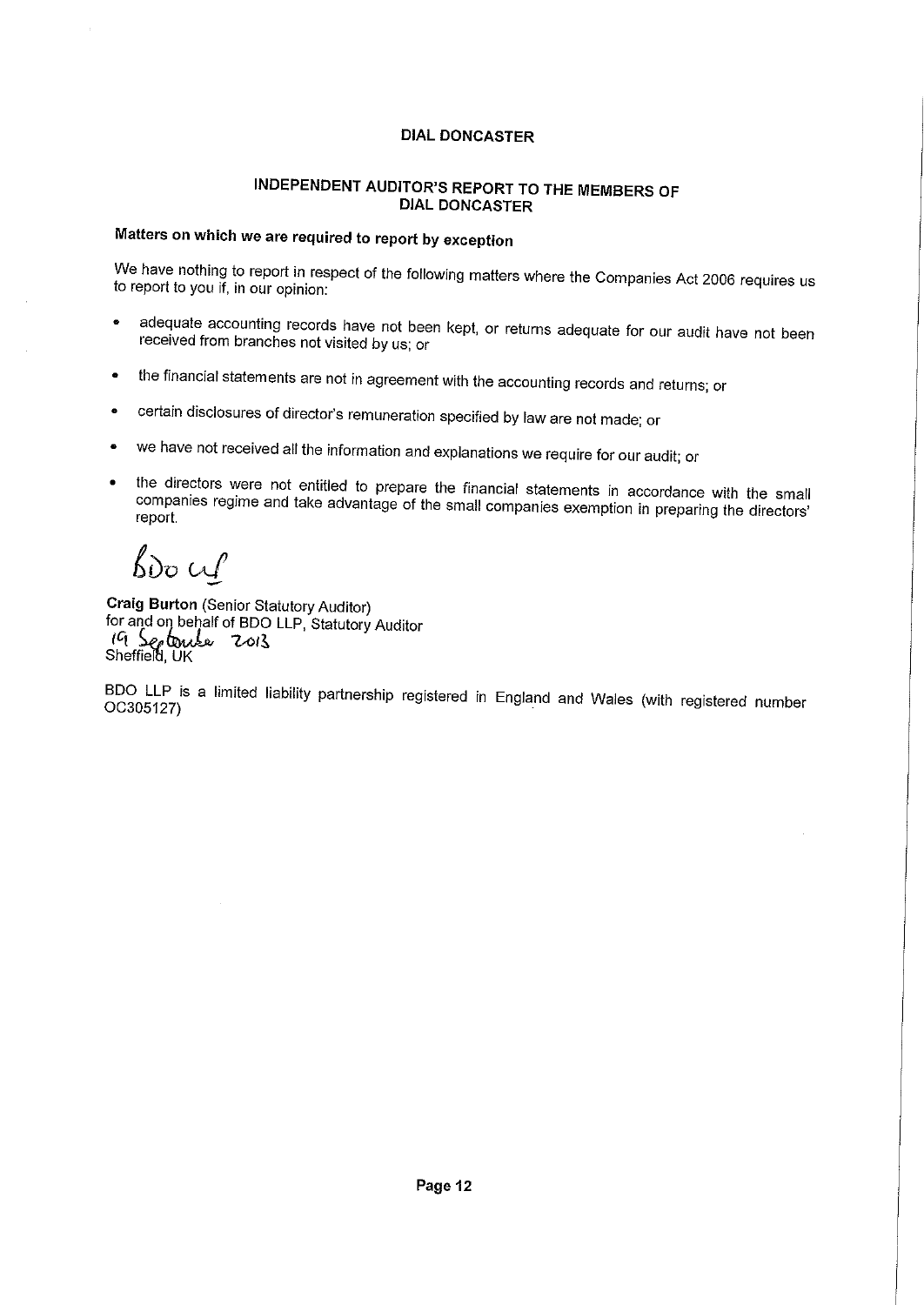# **STATEMENT OF FINANCIAL ACTIVITIES (Including Income and Expenditure Account) FOR THE YEAR ENDED 31 MARCH 2013**

 $\bar{z}$ 

| <b>Incoming Resources</b>                                       |                | <b>Unrestricted</b><br><b>Funds</b> | Restricted<br><b>Funds</b> | <b>Total</b><br><b>Funds</b><br>2013 | Total<br>Funds<br>2012 |
|-----------------------------------------------------------------|----------------|-------------------------------------|----------------------------|--------------------------------------|------------------------|
| Incoming resources from<br>generated funds:<br>Voluntary income | <b>Notes</b>   | £                                   | £                          | £                                    | £                      |
| Donations                                                       | $\overline{2}$ | 4,772                               |                            | 4,772                                | 2,609                  |
| Activities for generating funds<br>Shop income                  |                |                                     |                            |                                      |                        |
| Investment income                                               |                | 251,079                             |                            | 251,079                              | 218,120                |
| Other income                                                    | 3              | 2,315                               |                            | 2,315                                | 570                    |
|                                                                 |                | 22,067                              | 1,528                      | 23,595                               | 15,008                 |
| Incoming resources from<br>charitable activities:               |                |                                     |                            |                                      |                        |
| Grants and contracts                                            | 4              | 101,172                             | 165,150                    | 266,322                              | 523,717                |
| <b>Total Incoming Resources</b>                                 |                | 381,405                             | 166,678                    | 548,083                              | 760,024                |
| Resources expended                                              |                |                                     |                            |                                      |                        |
| Costs of generating funds                                       | 5              | 197,904                             |                            |                                      |                        |
| Charitable activities                                           | 6              | 140,050                             | 294,053                    | 197,904                              | 172,267                |
| Governance costs                                                | $\overline{7}$ | 9,752                               |                            | 434,103                              | 436,407                |
|                                                                 |                |                                     |                            | 9,752                                | 10,620                 |
| Total resources expended                                        |                | 347,706                             | 294,053                    | 641,759                              | 619,294                |
| Net incoming/(outgoing) resources                               |                | 33,699                              | (127, 375)                 | (93, 676)                            | 140,730                |
| Transfer between funds                                          |                | (1,052)                             | 1,052                      |                                      |                        |
| Balances brought forward at<br>1 April 2012                     |                | 336,044                             | 169,724                    | 505,768                              | 365,038                |
| Balances carried forward at                                     |                |                                     |                            |                                      |                        |
| 31 March 2013                                                   |                | 368,691                             | 43,401                     | 412,092                              | 505,768                |

The statement of financial activities includes all gains and losses in the year. All incoming resources and resources expended derive from continuing activities.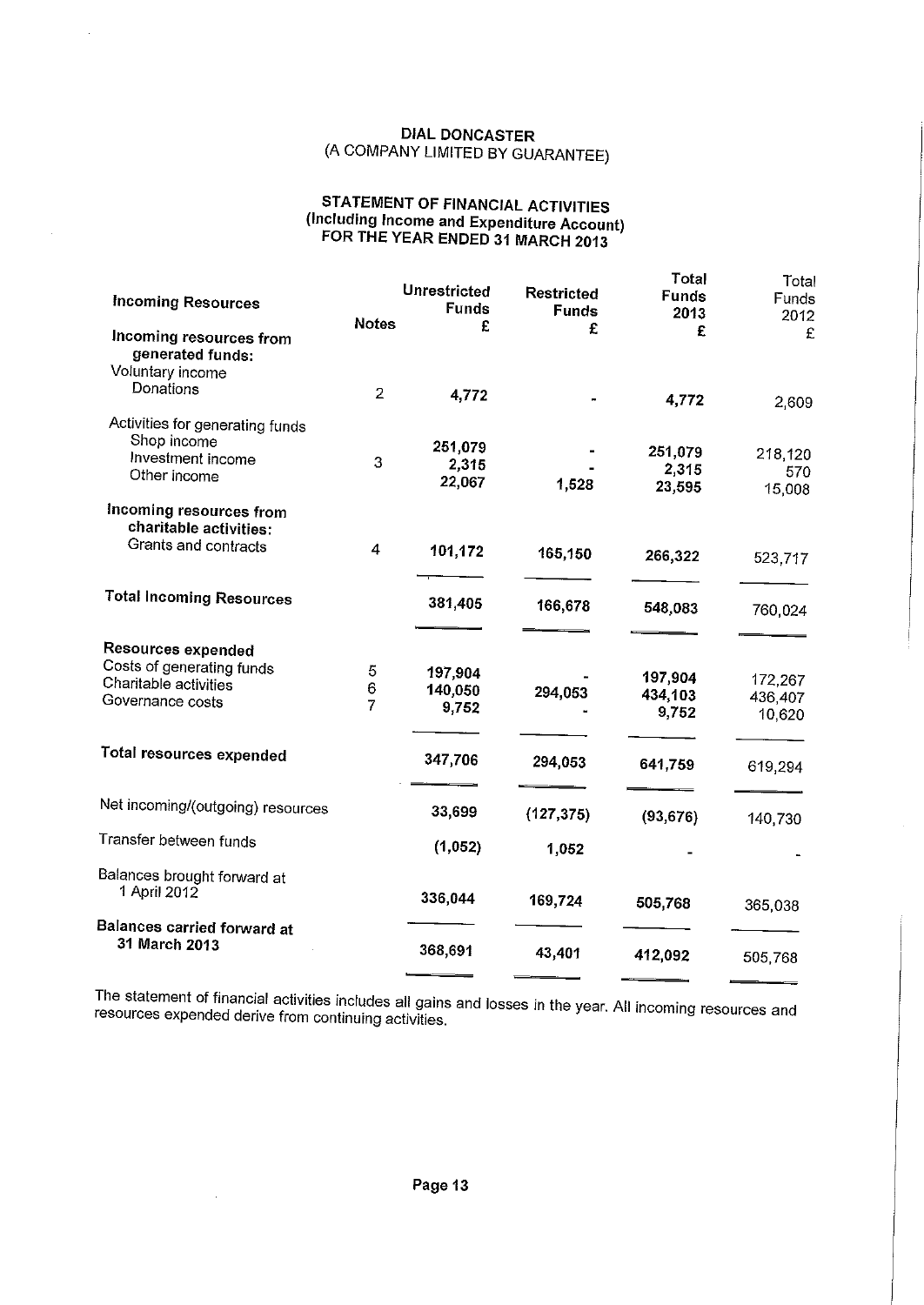### **DIAL DONCASTER**  (A COMPANY LIMITED BY GUARANTEE) **REGISTERED NUMBER: 04436063**

#### **BALANCE SHEET AS AT 31 MARCH 2013**

|                                       |              |         | 2013    |         | 2012    |
|---------------------------------------|--------------|---------|---------|---------|---------|
|                                       | <b>Notes</b> | £       | £       | £       | £       |
| <b>Fixed Assets</b>                   |              |         |         |         |         |
| Tangible assets                       | 13           |         | 73,063  |         | 87,230  |
| <b>Current Assets</b>                 |              |         |         |         |         |
| <b>Debtors</b>                        | 14           | 30,290  |         | 7,734   |         |
| Cash at bank and in hand              |              | 329,312 |         | 434,796 |         |
|                                       |              |         |         |         |         |
|                                       |              | 359,602 |         |         |         |
| Creditors: amounts falling due within |              |         |         | 442,530 |         |
| one year                              | 15           | 20,573  |         | 23,992  |         |
|                                       |              |         |         |         |         |
| <b>Net Current Assets</b>             |              |         | 339,029 |         | 418,538 |
|                                       |              |         |         |         |         |
| <b>Net Assets</b>                     |              |         | 412,092 |         | 505,768 |
|                                       |              |         |         |         |         |
| <b>Funds</b>                          |              |         |         |         |         |
| Restricted funds                      | 16           |         | 43,401  |         | 169,724 |
| Unrestricted funds: designated        | 17           |         | 109,289 |         | 163,372 |
| other                                 |              |         | 259,402 |         |         |
|                                       |              |         |         |         | 172,672 |
|                                       | 18           |         | 412,092 |         |         |
|                                       |              |         |         |         | 505,768 |

The financial statements have been prepared in accordance with the special provisions relating to companies subject to the small companies regime within Part 15 of the Companies Act 2006 and in accordance with the Financial Reporting Standard for Smaller Entities (effective April 2008).

The financial statements were approved and authorised for issue by the board and were signed on its behalf on 19 August 2013

 $100$ ۱ü

**Dr S P Ekins**  Chairperson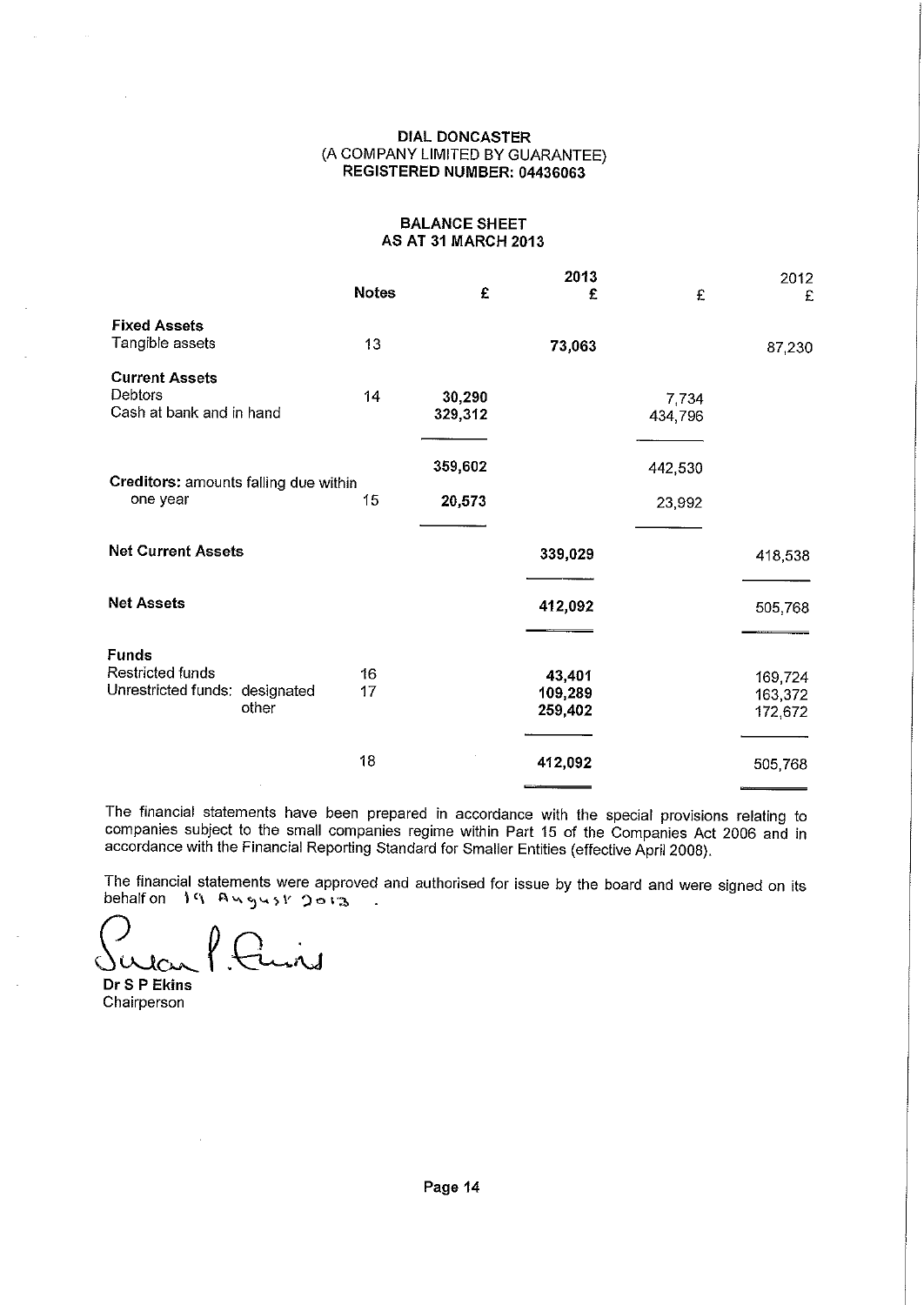#### NOTES TO THE FINANCIAL STATEMENTS FOR THE YEAR ENDED 31 MARCH 2013

#### 1. ACCOUNTING POLICIES

The principal accounting policies are summarised below. The accounting policies have been applied consistently throughout the year and in the preceding year.

#### a) Basis of preparation of financial statements

The financial statements have been prepared under the historical cost basis and in accordance with the Financial Standard Reporting for Smaller Entities (effective April 2008) and the Statement of Recommended Practice — Accounting and Reporting for Charities (SORP 2005) issued by the Charity Commission in April 2005.

The financial statements have also been prepared in accordance with the Companies Act 2006 and the Charities (Accounts and Reports) Regulations 2008.

#### b) Fund accounting

Unrestricted funds are available for use at the discretion of the Trustees in furtherance of the general objectives of the charity.

Restricted funds are to be used for specific purposes as laid down by the donor. Expenditure, which meets these criteria, is charged to the fund, together with a fair allocation of governance costs.

Designated funds are held as a provision against future costs arising from any necessary run down in activity due to reduction or withdrawal of funding of the charity by the main grant providers.

#### c) Incoming resources

 $\ell$ 

All incoming resources are included in the statement of financial activities when the charity is entitled to the income and the amount can be quantified with reasonable accuracy. The following specific policies are applied to particular categories of income:

- Voluntary income is received by way of grants, donations and gifts and is included in full in the Statement of Financial Activities when receivable. Grants, where entitlement is not conditional on the delivery of a specific performance by the charity, are recognised when the charity becomes unconditionally entitled to the grant.
- Items donated for resale through the charity's shops are included as incoming resources within activities for generating funds when they are sold.
- Donated assets, services and facilities are included at the value to the charity where this can be quantified. The value of services provided by volunteers has not been included in these accounts.
- Investment income is included when receivable.
- Incoming resources from grants, where related to performance and specific deliverables, are accounted for as the charity earns the right to consideration by its performance.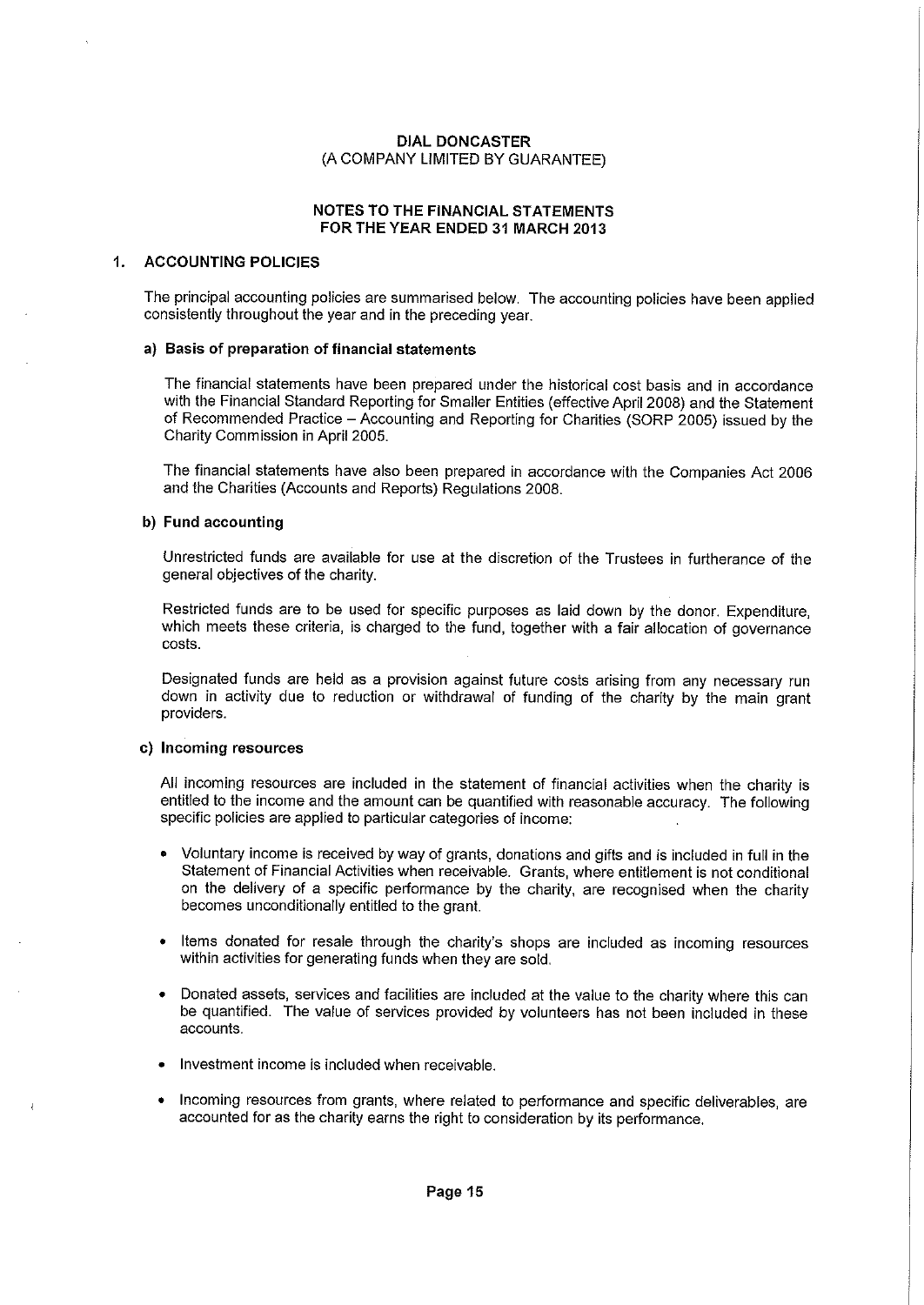#### NOTES TO THE FINANCIAL STATEMENTS FOR THE YEAR ENDED 31 MARCH 2013

#### 1. ACCOUNTING POLICIES (continued)

#### d) Resources expended

Expenditure is recognised on an accruals basis as a liability is incurred. Expenditure includes any VAT which cannot be fully recovered, and is reported as part of the expenditure to which it relates:

- Costs of generating funds comprise the costs associated with attracting voluntary income and the costs of trading for fundraising purposes including the charity's shops.
- Charitable expenditure comprises those costs incurred by the charity in the delivery of its activities and services for its beneficiaries. It includes both costs that can be allocated directly to such activities and those costs of an indirect nature necessary to support them.
- Governance costs include those costs associated with meeting the constitutional and statutory requirements of the charity and include the audit fees and costs linked to the strategic management of the charity.
- All costs are allocated between the expenditure categories of the SoFA on a basis designed to reflect the use of the resource. Costs relating to a particular activity are allocated directly; others are apportioned on an appropriate basis, eg floor areas, per capita or estimated usage as set out in Note 8.

#### e) Tangible fixed assets

Tangible fixed assets are stated at cost less depreciation. Depreciation is provided at rates calculated to write off the cost of fixed assets, less their estimated residual value, over their expected useful lives on the following bases:

| Motor vehicles                          | 25% reducing balance |
|-----------------------------------------|----------------------|
| Fixtures, fittings and office equipment | 20% reducing balance |
| Computer equipment                      | 25% straight line    |

Assets for hire

| $\bullet$ | Blackpool holiday lodge     | 10% straight line    |
|-----------|-----------------------------|----------------------|
| $\bullet$ | Mablethorpe holiday caravan | 10% straight line    |
| $\bullet$ | Mobile HDU                  | 25% reducing balance |

The charity does not capitalise assets that cost less than £500.

#### f) Operating leases

Rentals payable under operating leases are charged in the Statement of Financial Activities evenly over the period of each lease.

#### g) Pensions

The charity operates a defined contribution pension scheme and the pension charge in the profit and loss account represents the amounts payable by the charity to the fund in respect of the period.

#### h) Realised gains and losses

Realised gains and losses arising on disposal of tangible fixed assets are included in the Statement of Financial Activities as an incoming resource for a gain and as resources expended for a loss.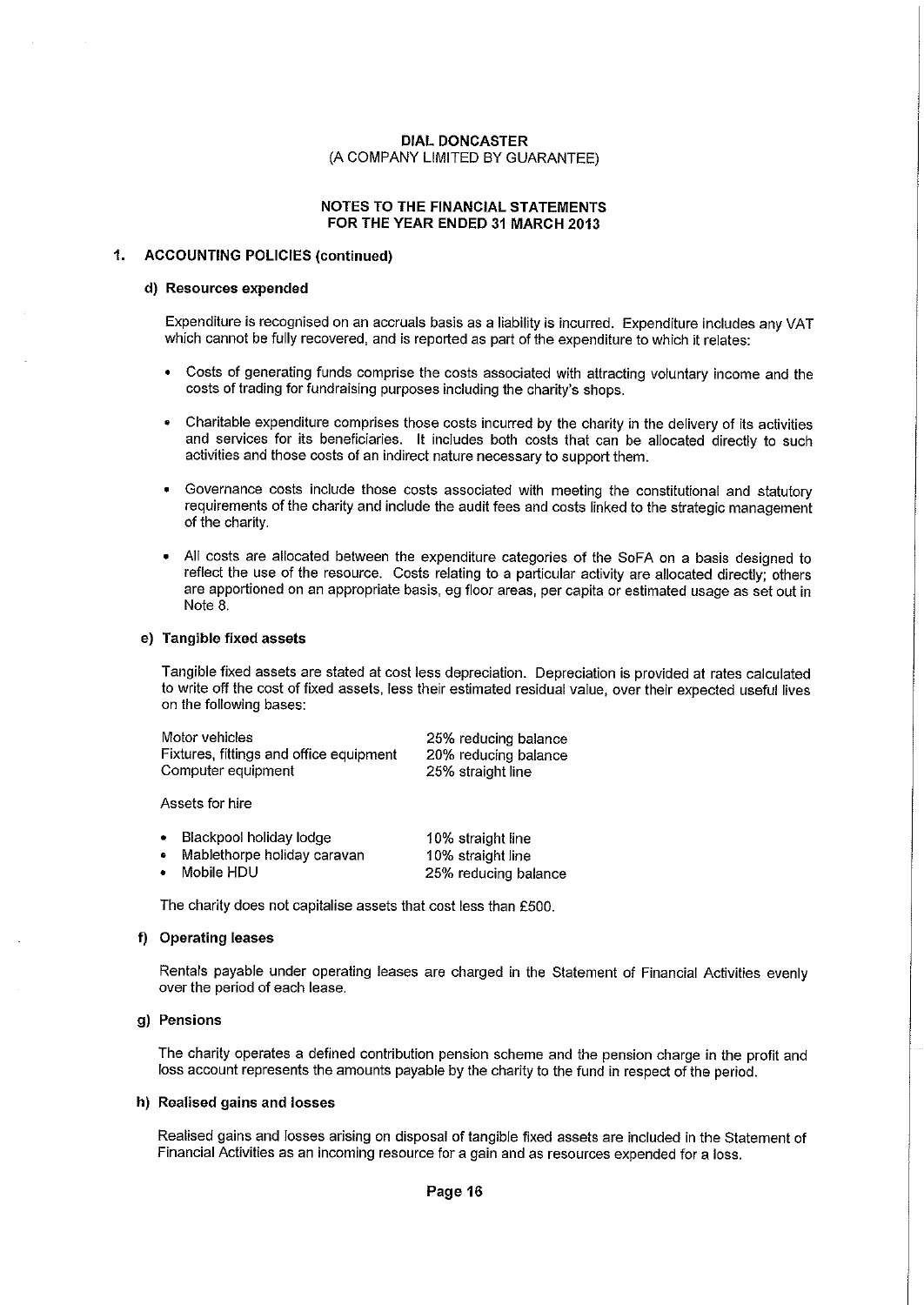# NOTES TO THE FINANCIAL STATEMENTS FOR THE YEAR ENDED 31 MARCH 2013

| 2. | <b>DONATIONS</b>         |                                           |                                                |                                           |                             |
|----|--------------------------|-------------------------------------------|------------------------------------------------|-------------------------------------------|-----------------------------|
|    |                          | Unrestricted<br><b>Funds</b><br>2013<br>£ | <b>Restricted</b><br><b>Funds</b><br>2013<br>£ | <b>Total</b><br><b>Funds</b><br>2013<br>£ | Total<br>Funds<br>2012<br>£ |
|    | Donations                | 4,772                                     | $\blacksquare$                                 | 4,772                                     | 2,609                       |
| 3. | <b>INVESTMENT INCOME</b> |                                           |                                                |                                           |                             |
|    |                          |                                           |                                                | 2013<br>£                                 | 2012<br>£                   |
|    | <b>Bank</b> interest     |                                           |                                                | 2,315                                     | 570                         |

# 4. INCOMING RESOURCES FROM ACTIVITIES TO FURTHER THE CHARITY'S OBJECTIVES

|                                                                       | <b>Unrestricted</b><br><b>Funds</b><br>2013<br>£ | Restricted<br><b>Funds</b><br>2013<br>£ | Total<br><b>Funds</b><br>2013<br>£ | Total<br>Funds<br>2012<br>£ |
|-----------------------------------------------------------------------|--------------------------------------------------|-----------------------------------------|------------------------------------|-----------------------------|
| Big Lottery Fund Grant:                                               |                                                  |                                         |                                    |                             |
| - Reaching Communities (1)                                            |                                                  |                                         |                                    | 56,186                      |
| - Reaching Communities (2)                                            |                                                  | 136,268                                 | 136,268                            | 131,565                     |
| - Advice Services<br>- Supporting Change & Improvement                |                                                  |                                         |                                    | 65,656                      |
| (Schools)                                                             |                                                  |                                         |                                    | 9,779                       |
| - Supporting Change & Improvement (HBE)<br>- Doncaster Advice Service |                                                  |                                         |                                    | 9,900                       |
| Partnership (DASP)<br><b>Coalfield Regeneration Trust:</b>            |                                                  | 1,666                                   | 1,666                              | 51,378                      |
| - Volunteer Coordinator                                               |                                                  | 21,951                                  | 21,951                             | 13,095                      |
| Doncaster Metropolitan Borough Council:                               |                                                  |                                         |                                    |                             |
| - Local Authority                                                     | 101,172                                          |                                         | 101,172                            | 108,540                     |
| - Aiming High                                                         |                                                  |                                         |                                    | 50,000                      |
| Doncaster PCT                                                         |                                                  |                                         |                                    | 8,119                       |
| Lloyds TSB - Personalisation                                          |                                                  |                                         |                                    | 12,500                      |
| <b>NLDC</b>                                                           |                                                  | 5,265                                   | 5,265                              | 6,999                       |
|                                                                       | 101,172                                          | 165,150                                 | 266,322                            | 523,717                     |
|                                                                       |                                                  |                                         |                                    |                             |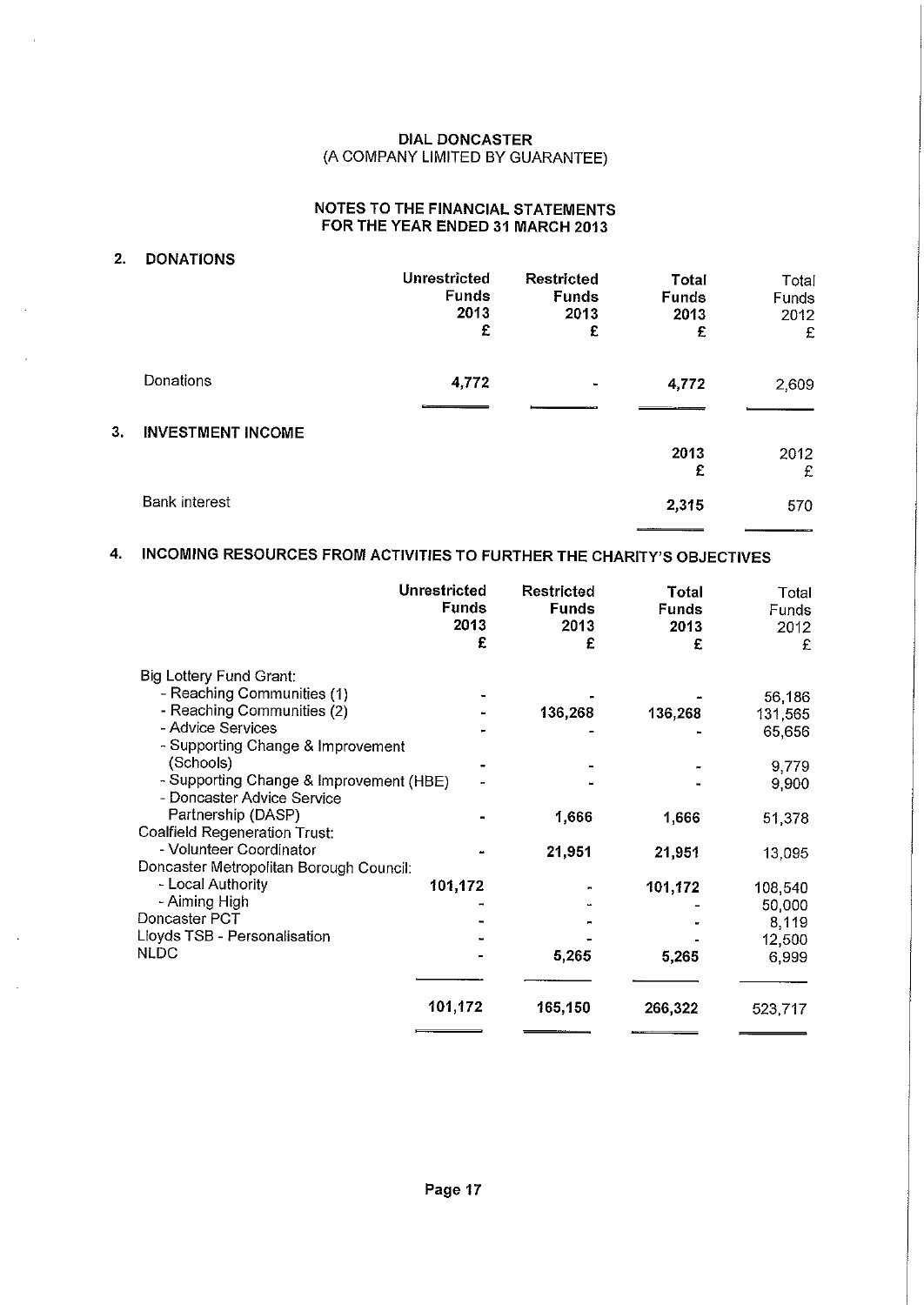### **NOTES TO THE FINANCIAL STATEMENTS FOR THE YEAR ENDED 31 MARCH 2013**

# **5. COSTS OF GENERATING FUNDS**

|                              | Unrestricted | <b>Restricted</b> | Total        | Total   |
|------------------------------|--------------|-------------------|--------------|---------|
|                              | <b>Funds</b> | <b>Funds</b>      | <b>Funds</b> | Funds   |
|                              | 2013         | 2013              | 2013         | 2012    |
|                              | £            | £                 | £            | £       |
| Premises and operating costs | 89,006       | $\blacksquare$    | 89,006       | 80,625  |
| Payroll                      | 108,898      | $\blacksquare$    | 108,898      | 91,642  |
|                              | 197,904      | $\blacksquare$    | 197,904      | 172,267 |

Costs of operating the charity shops have been included above.

# **6. DIRECT CHARITABLE EXPENDITURE**

|                                                                                                                                                                                                                                                                                                                                                                                                                                                                                                                                       | <b>Unrestricted</b><br><b>Funds</b><br>2013<br>£                                                                                                                                 | <b>Restricted</b><br><b>Funds</b><br>2013<br>£                                                                                                | Total<br><b>Funds</b><br>2013<br>£                                                                                                                                                                                   | Total<br><b>Funds</b><br>2012<br>£                                                                                                                                                                                     |
|---------------------------------------------------------------------------------------------------------------------------------------------------------------------------------------------------------------------------------------------------------------------------------------------------------------------------------------------------------------------------------------------------------------------------------------------------------------------------------------------------------------------------------------|----------------------------------------------------------------------------------------------------------------------------------------------------------------------------------|-----------------------------------------------------------------------------------------------------------------------------------------------|----------------------------------------------------------------------------------------------------------------------------------------------------------------------------------------------------------------------|------------------------------------------------------------------------------------------------------------------------------------------------------------------------------------------------------------------------|
| Blackpool holiday home<br>Wheelchair costs<br>HDU<br>Mablethorpe holiday caravan<br>People carrier<br>Printing, stationery and advertising<br>Telephone and postage<br>Sundries<br>Repairs<br><b>Computer Supplies</b><br>Payroll<br>Staff training and expenses<br>Rent and utilities<br>Promotion<br>Motor expenses<br>Subscriptions<br>Volunteer expenses<br>Depreciation<br>Loss on disposals<br>Radar keys<br>Insurance<br>Professional charges<br>Recruitment<br>Workshops and exercise classes<br>Quality marks<br>Publication | 6,847<br>1,362<br>4,765<br>603<br>2,316<br>3,283<br>6,402<br>3,058<br>77,234<br>1,597<br>13,807<br>(626)<br>2,545<br>434<br>1,124<br>9,423<br>1,197<br>428<br>194<br>3,990<br>67 | 2,048<br>1,211<br>3,690<br>528<br>45<br>210,027<br>11,730<br>10,882<br>9,588<br>10,581<br>4,430<br>9,707<br>11,567<br>1,600<br>1,600<br>4,819 | 6,847<br>2,048<br>1,362<br>4,765<br>1,814<br>6,006<br>3,811<br>6,447<br>3,058<br>287,261<br>13,327<br>24,689<br>8,962<br>13,126<br>434<br>5.554<br>19,130<br>12,764<br>428<br>1,600<br>1,794<br>4.819<br>3,990<br>67 | 5,857<br>5,771<br>2,388<br>3.512<br>1,095<br>2,290<br>6,992<br>1687<br>671<br>448<br>310,034<br>4,333<br>21,466<br>12,377<br>13,326<br>407<br>4,169<br>21,121<br>457<br>3,994<br>2,714<br>795<br>4,283<br>5,616<br>604 |
|                                                                                                                                                                                                                                                                                                                                                                                                                                                                                                                                       | 140,050                                                                                                                                                                          | 294,053                                                                                                                                       | 434,103                                                                                                                                                                                                              | 436,407                                                                                                                                                                                                                |

**Page 18**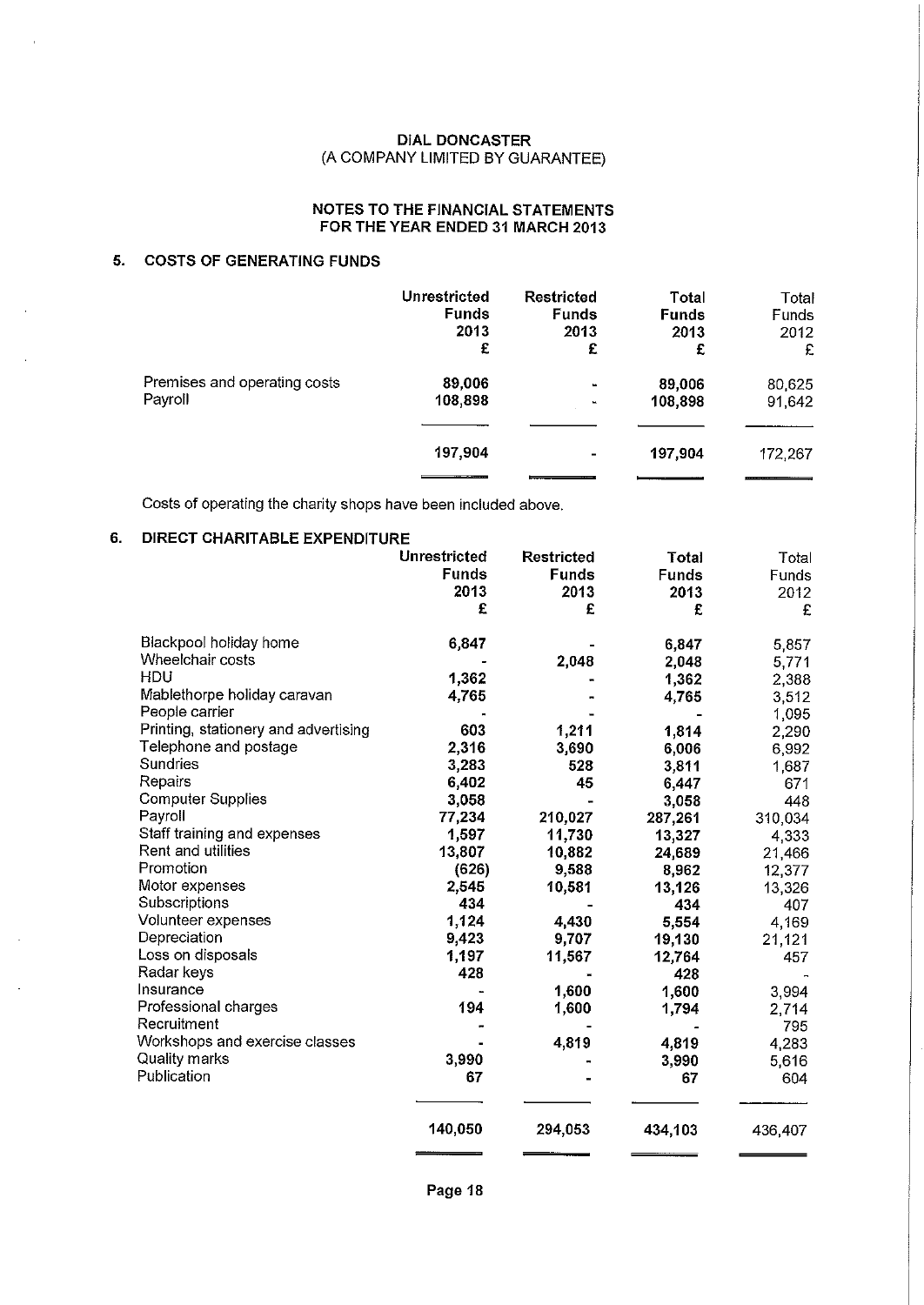# **NOTES TO THE FINANCIAL STATEMENTS FOR THE YEAR ENDED 31 MARCH 2013**

# **7. GOVERNANCE COSTS**

|              | <b>Unrestricted</b> | <b>Restricted</b> | Total        | Total        |
|--------------|---------------------|-------------------|--------------|--------------|
|              | <b>Funds</b>        | <b>Funds</b>      | <b>Funds</b> | <b>Funds</b> |
|              | 2013                | 2013              | 2013         | 2012         |
|              | £                   | £                 | £            | £            |
| Payroll      | 6,000               |                   | 6,000        | 5,850        |
| Professional | 2,800               | $\blacksquare$    | 2,800        | 2,800        |
| Insurance    | 758                 | $\blacksquare$    | 758          | 1,860        |
| Bank charges | 194                 | $\blacksquare$    | 194          | 110          |
|              | 9,752               |                   | 9,752        | 10,620       |

# **8. GOVERNANCE COSTS (BASIS OF ALLOCATION)**

Governance costs are calculated as follows:

- An apportionment of wages based on staff time of the wages of workers
- The audit fees for the organisation
- An apportionment of the insurance fees for the organisation
- The bank charges for the organisation

# **9. NET INCOMING RESOURCES FOR THE YEAR**

| This is stated after charging:                         | 2013<br>£        | 2012<br>£      |
|--------------------------------------------------------|------------------|----------------|
| Depreciation<br>Loss on disposal of fixed assets       | 19.130<br>12.764 | 21,121<br>457  |
| Auditor's remuneration:<br>- audit<br>- other services | 2,800<br>1,600   | 2,800<br>1,600 |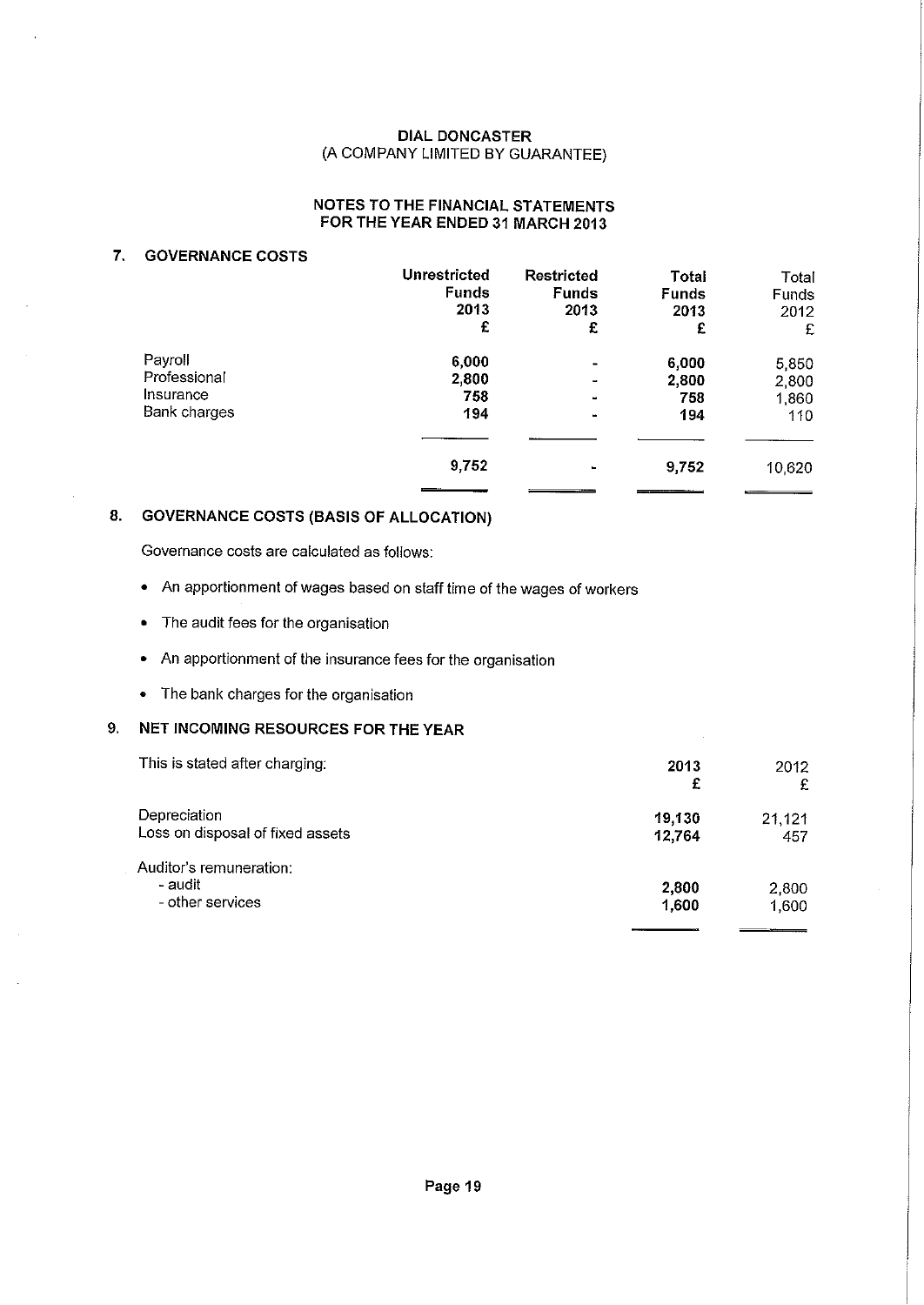### **NOTES TO THE FINANCIAL STATEMENTS FOR THE YEAR ENDED 31 MARCH 2013**

# **10. STAFF COSTS AND NUMBERS**

| Staff costs were as follows:                                              | 2013<br>£                   | 2012<br>£                  |
|---------------------------------------------------------------------------|-----------------------------|----------------------------|
| Salaries and wages<br><b>Volunteers</b><br>Training costs and recruitment | 428,370<br>15,204<br>14,132 | 416,109<br>12,233<br>5,268 |
|                                                                           | 457,706                     | 433,610                    |
| No employee earned more than £60,000 per annum.                           |                             |                            |
| Average number of employees                                               | 2013<br><b>Number</b>       | 2012<br><b>Number</b>      |
| Staff<br>Volunteers                                                       | 22<br>49                    | 21<br>39                   |

# **11. TRUSTEE REMUNERATION & RELATED PARTY TRANSACTIONS**

No members of the Management Committee received any remuneration during the year. No travel costs were reimbursed to members of the Management Committee.

No Trustee or other person related to the charity had any personal interest in any contract or transaction entered into by the charity during the year (2012: Nil).

#### **12. TAXATION**

The company is a charity within the meaning of Para 1 Schedule 6 Finance Act 2010. Accordingly the company is potentially exempt from taxation in respect of income or capital gains within categories covered by Chapter 3 of Part 11 of the Corporation Tax Act 2010 or Section 256 of the Taxation of Chargeable Gains Act 1992, to the extent that such income or gains are applied exclusively to charitable purposes.

No tax charge arose in the period.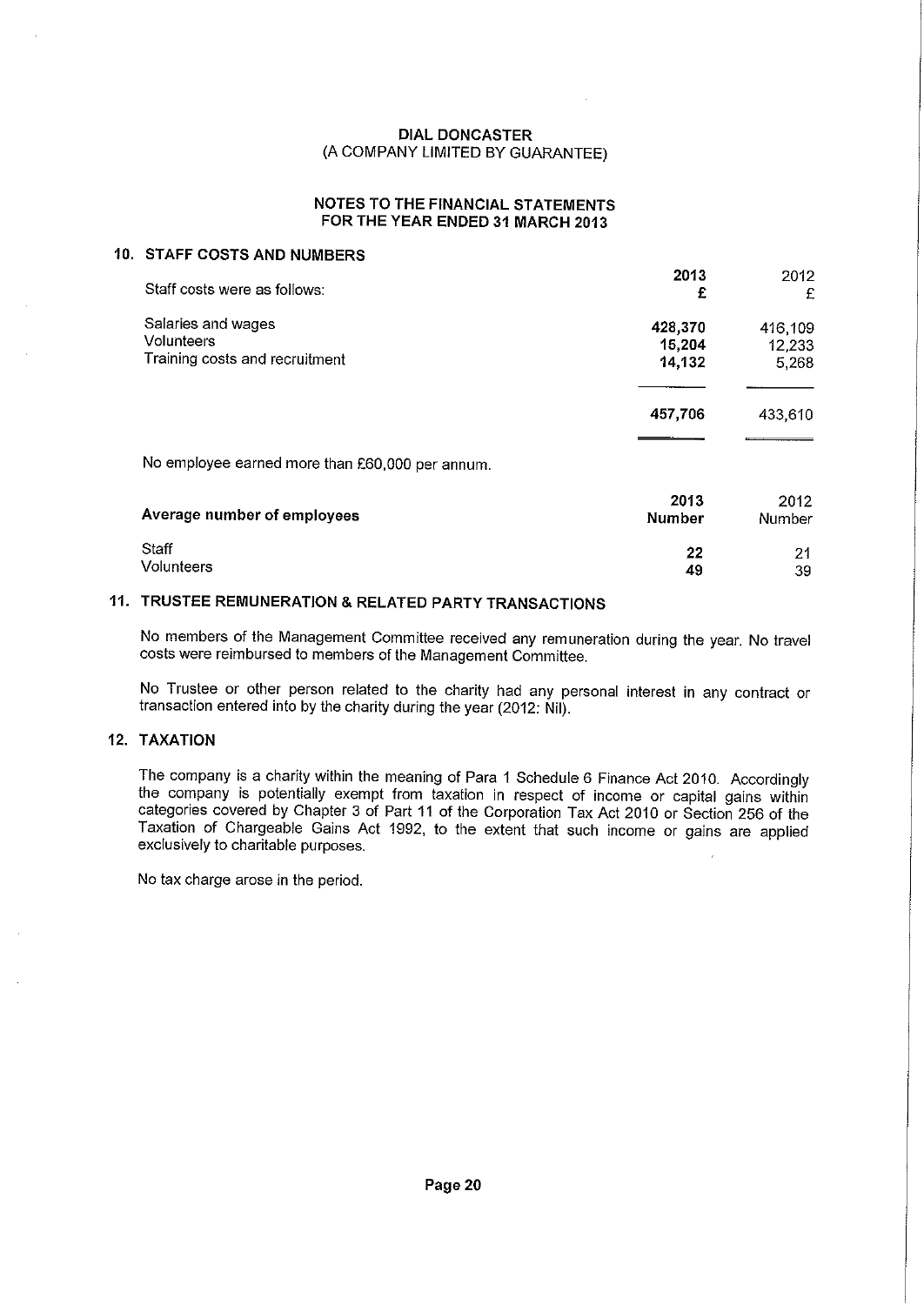# **NOTES TO THE FINANCIAL STATEMENTS FOR THE YEAR ENDED 31 MARCH 2013**

# **13. TANGIBLE FIXED ASSETS**

÷.

 $\hat{\mathbf{r}}$ 

 $\mathcal{L}$ 

|                                                    | Motor vehicles,<br>fixtures,<br>fittings &<br>computer<br>equipment<br>£ | <b>Assets</b><br>for<br>Hire<br>£ | <b>Total</b> |
|----------------------------------------------------|--------------------------------------------------------------------------|-----------------------------------|--------------|
| Cost or valuation                                  |                                                                          |                                   | £            |
| At 1 April 2012                                    | 134,644                                                                  | 58,096                            | 192,740      |
| Additions                                          | 17,727                                                                   |                                   | 17,727       |
| Disposals                                          | (28, 786)                                                                |                                   | (28, 786)    |
| At 31 March 2013                                   | 123,585                                                                  | 58,096                            | 181,681      |
| Depreciation                                       |                                                                          |                                   |              |
| At 1 April 2012                                    | 88,718                                                                   | 16,792                            | 105,510      |
| Charge for the year                                | 10,901                                                                   | 8,229                             | 19,130       |
| Eliminated on disposals                            | (16, 022)                                                                |                                   | (16, 022)    |
| At 31 March 2013                                   | 83,597                                                                   | 25,021                            | 108,618      |
| Net book value                                     |                                                                          |                                   |              |
| At 31 March 2013                                   | 39,988                                                                   | 33,075                            | 73,063       |
| At 1 April 2012                                    | 45,926                                                                   | 41,304                            | 87,230       |
| 14. DEBTORS                                        |                                                                          |                                   |              |
|                                                    |                                                                          | 2013<br>£                         | 2012<br>£    |
| Prepayments and accrued income                     |                                                                          | 30,290                            | 7,734        |
| 15. CREDITORS: Amounts falling due within one year |                                                                          |                                   |              |
|                                                    |                                                                          | 2013<br>£                         | 2012<br>£    |
| Taxation and social security                       |                                                                          | 8,068                             | 8,712        |
| Other creditors and deferred income                |                                                                          | 12,505                            | 15,280       |
|                                                    |                                                                          | 20,573                            | 23,992       |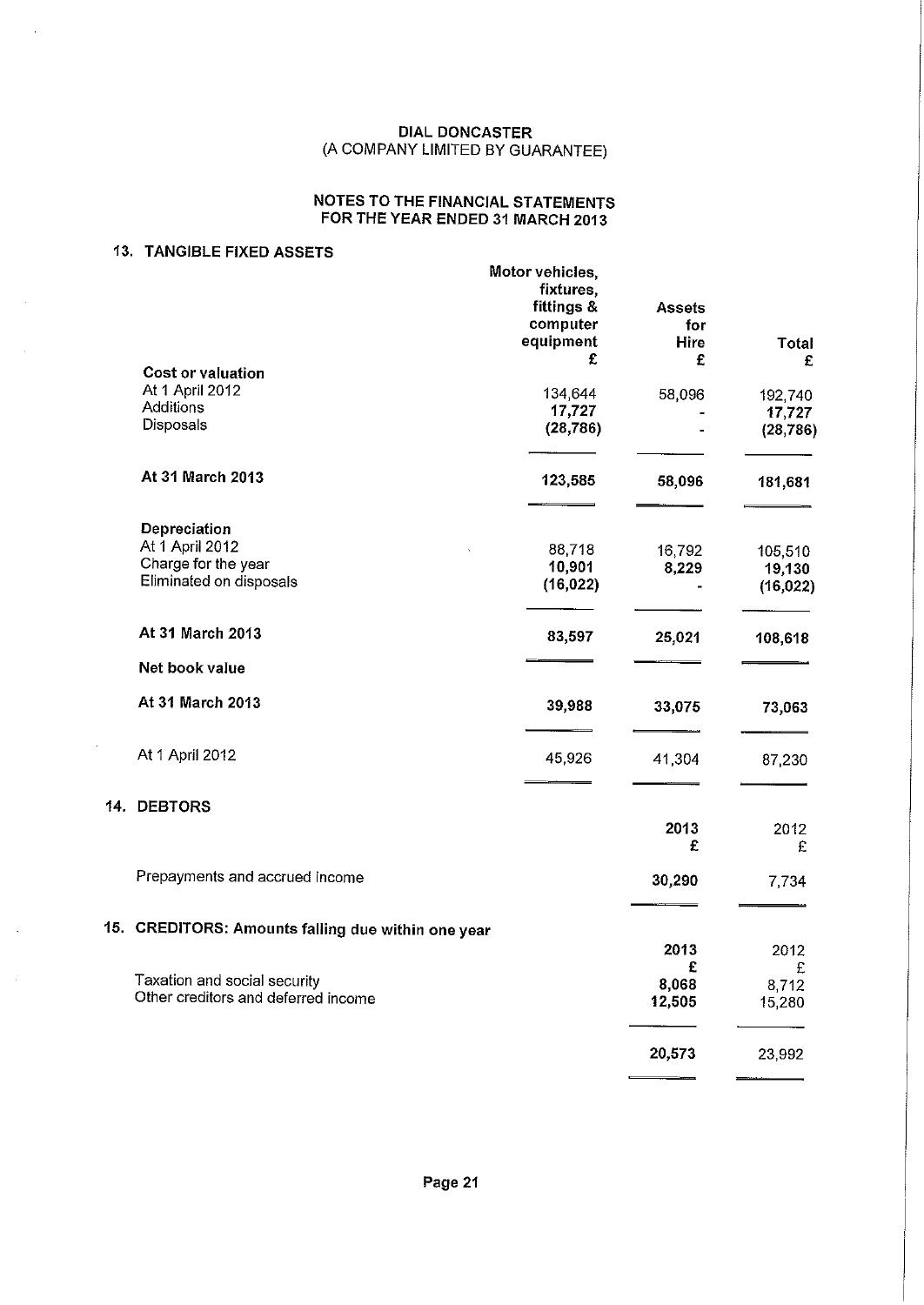# **NOTES TO THE FINANCIAL STATEMENTS FOR THE YEAR ENDED 31 MARCH 2013**

#### **16. RESTRICTED FUNDS**

÷.

|                                        | <b>Balance</b> | Movement in resources |                   | Fund            | <b>Balance</b> |
|----------------------------------------|----------------|-----------------------|-------------------|-----------------|----------------|
|                                        | 01.04.12       |                       | Incoming Outgoing | <b>Transfer</b> | 31.03.13       |
|                                        | £              | £                     | £                 | £               | £              |
| Big Lottery Fund Grant:                |                |                       |                   |                 |                |
| - Reaching Communities                 |                | 136,268               | 132,318           |                 | 3,950          |
| - Advice Services                      | 65,656         |                       | 65,695            | 39              |                |
| - Supporting Change & Improvement      |                |                       |                   |                 |                |
| - Schools                              | 9,779          |                       | 9,969             | 190             |                |
| - HBE                                  | 9.900          |                       | 9,900             |                 |                |
| - Doncaster Advice Service Partnership | 3.727          | 1,666                 | 6,154             | 761             |                |
| Lloyds TSB - personalisation           | 11,018         |                       | 11,080            | 62              |                |
| <b>NLDC</b>                            | 6,783          | 1,001                 | 7,784             |                 |                |
| NLDC(1)                                |                | 4,264                 | 2,672             |                 | 1,592          |
| <b>Coalfield Regeneration Trust:</b>   |                |                       |                   |                 |                |
| - Van                                  | 7,450          |                       | 2,499             |                 | 4,951          |
| - Security                             | 2,264          |                       | 612               |                 | 1,652          |
| - Volunteer Co-ordinator               | 2,359          | 21,951                | 24,310            |                 |                |
| Wheelchair Hire Service                | 4,023          | 1,528                 | 2,225             |                 | 3,326          |
| Clothworkers Foundation - Van          | 4,595          |                       | 1,149             |                 | 3,446          |
| <b>DMBC Aiming High</b>                |                |                       |                   |                 |                |
| - People Carrier                       | 11,567         |                       | 11,567            |                 |                |
| - HDU                                  | 19,675         |                       | 4,919             |                 | 14,756         |
| - Mablethorpe Caravan                  | 10,928         |                       | 1,200             |                 | 9,728          |
|                                        |                |                       |                   |                 |                |
|                                        | 169,724        | 166,678               | 294,053           | 1,052           | 43,401         |
|                                        |                |                       |                   |                 |                |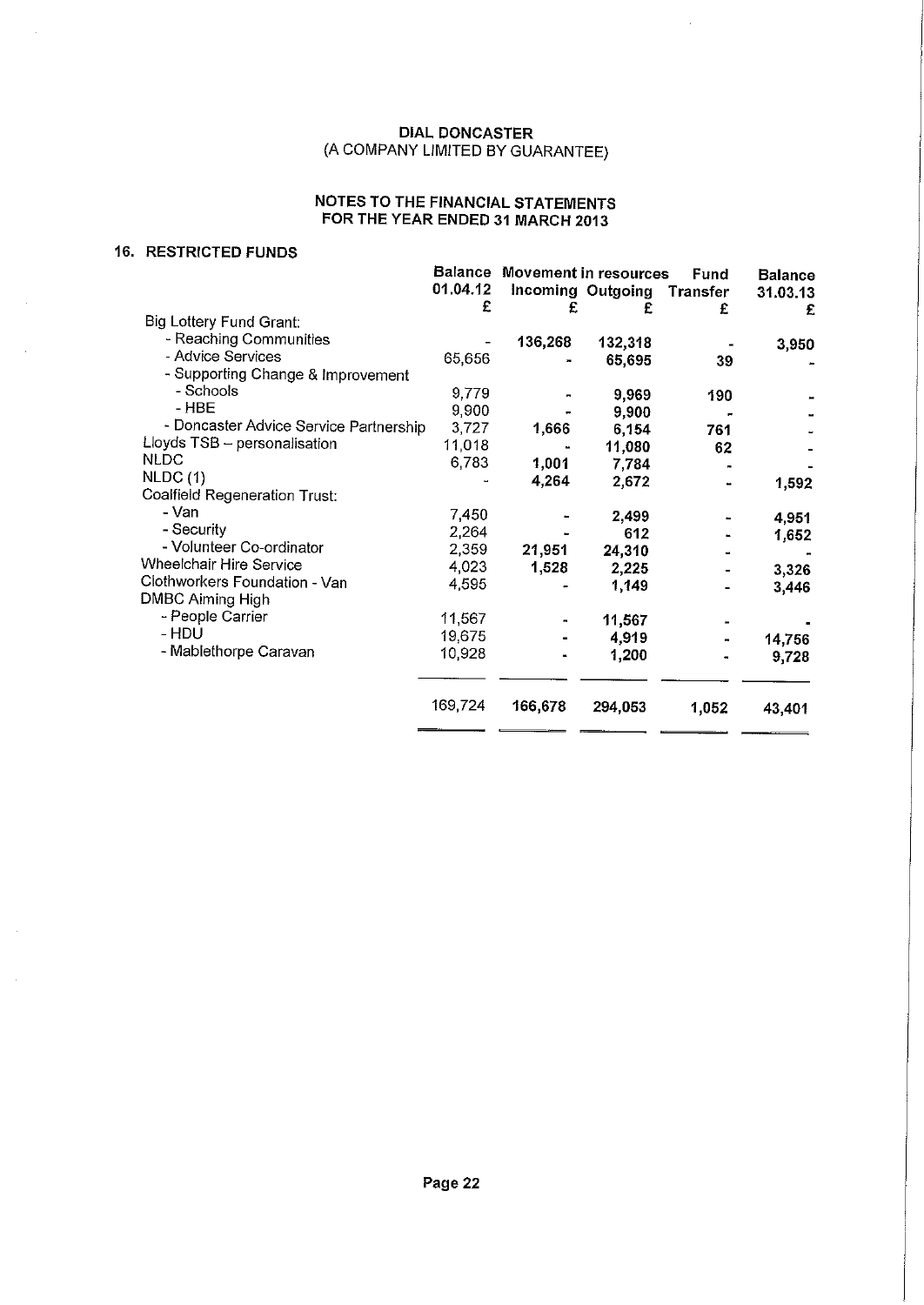### NOTES TO THE FINANCIAL STATEMENTS FOR THE YEAR ENDED 31 MARCH 2013

#### 16. RESTRICTED FUNDS (continued)

#### Big Lottery Fund

The Big Lottery Fund has supported the following projects:

Reaching Communities - Health, Fitness and Finance for Hard to Reach Groups project. This employs a Financial Inclusion Officer, who is working to alleviate poverty amongst disabled, vulnerable and disadvantaged people by teaching them to maximise their income and manage outgoings to reduce potential debt problems. The Helpline Adviser, who is providing help and assistance via the telephone helpline on subjects such as, welfare rights, services and opportunities available to disabled and vulnerable people. The Black and Minority Ethnic Officer who is providing information, advice and advocacy for clients within the ethnic minority communities via the telephone helpline, outreach venues and talks. A part time Administration Officer is supporting the project.

Advice Services — this funds 1 full time Debt Adviser and 1 part time Admin support. It will enable vulnerable people to break the cycle of debt and deprivation by being educated to budget money, maximise their incomes and plan future finances, helping to improve their quality of life and gain more independence and self esteem.

Supporting Change & Improvement

- This funding allows DIAL Doncaster to conduct a full evaluation and review of the Disability Awareness training previously delivered in schools. To improve and outline any gaps for the benefit of the school children.
- This funding enables further training for our Helpline staff with regard to the Personal Independence Payment training, the welfare benefit replacing Disability Living Allowance. To enable further training on personalisation. To train Trustees and senior members of staff in managing change, moving from grants to contracts and working towards financial stability. An away day is to be held to reshape DIAL Doncaster's services.

Doncaster Advice Service Partnership (DASP) is a network of agencies who provide specialist advice. The partnership includes, Doncaster CAB, Doncaster Housing Advice Centre along with DIAL Doncaster. This project provides advice and support for housing, debt, welfare benefits and community care issues.

### Lloyds TSB Foundation

This project employs 1 part time Personalisation Advice Worker, who is providing impartial information, advice and support with personal budgets, so that service users can make informed choices to enhance their lifestyle.

## Neighbourhood Learning in Deprived Communities and Neighbourhood Learning in Deprived Communities (1)

This project gives volunteering opportunities to disabled people. The aim is to give provide training and mentoring to disabled people to enable then to gain confidence, learn new skills and have a better prospect of employment.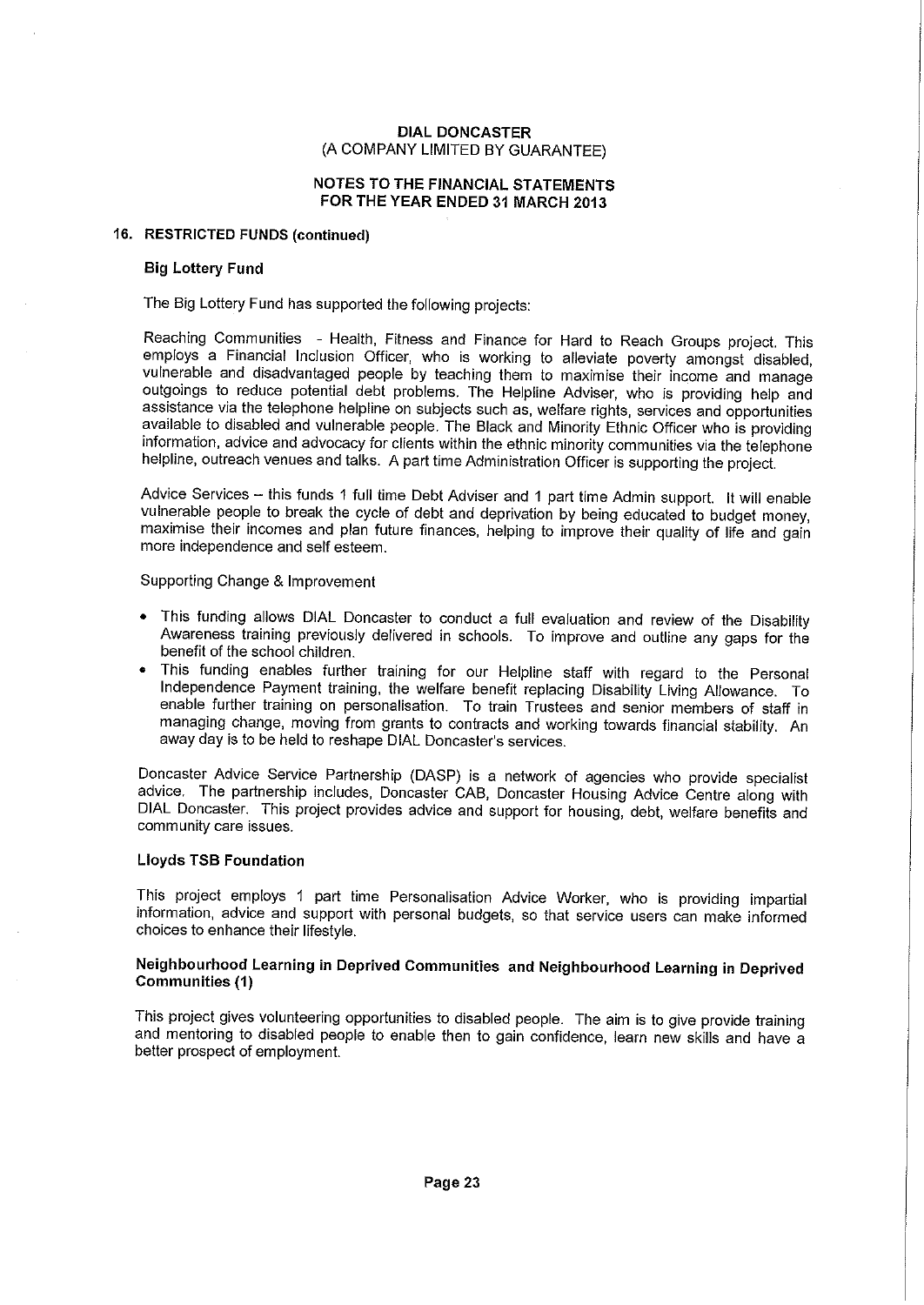### NOTES TO THE FINANCIAL STATEMENTS FOR THE YEAR ENDED 31 MARCH 2013

#### 16. RESTRICTED FUNDS (continued)

#### Coalfields Regeneration Trust

The Coalfields Regeneration Trust has supported the following projects:

Capital funding has been received for a van to enable DIAL's Charity Shops to make collections and deliveries, and to take equipment to schools for disability awareness training.

Funding was received for capital items to enable better security for the Armthorpe Charity Shop. This has provided an external security shutter, and internal alarm system.

Volunteer Co-Ordinator - This project will employ 1 Volunteer Co-Ordinator who will work closely with the Volunteer Recruitment Team to recruit Volunteers. To co-ordinate and manage the volunteers and the relationships they come into contact with e.g. Charity Shop Managers, Line Managers and other Volunteers. They will support Volunteers and organise inductions, training programmes and placements. They will motivate and mentor Volunteers in their roles by offering advice and information.

#### Wheelchair Hire

The wheelchair hire generates income by hiring out wheelchairs on a short-term loan basis. This income keeps the wheelchairs in good working order with maintenance and repairs carried out regularly. As and when funds are available new wheelchairs are purchased.

### Clothworkers Foundation

Capital funding received for a new van to enable DIAL's Charity Shops to make collections and deliveries.

### Doncaster Metropolitan Borough Council

DIAL Doncaster is working in partnership with Children's Disability Team Aiming High, for the Disabled Children's Project. The Aiming High Team have gifted DIAL Doncaster with a Mobile High Dependency Changing Unit and a Static Caravan at Mablethorpe. The Aiming High Team commission short breaks for disabled children and young people.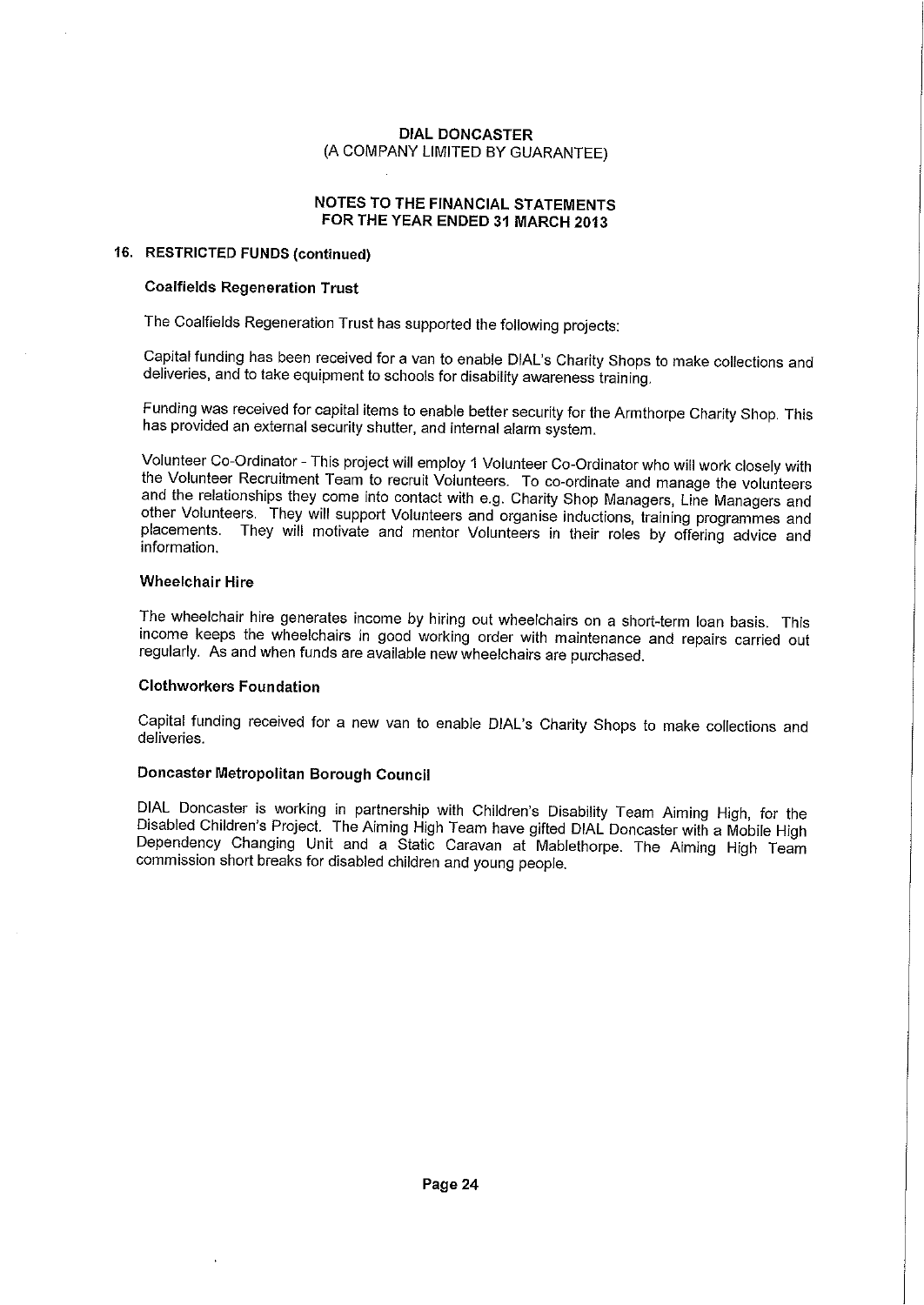### NOTES TO THE FINANCIAL STATEMENTS FOR THE YEAR ENDED 31 MARCH 2013

# 17. DESIGNATED FUNDS

A part of the accumulated balance of unrestricted funds is held as a provision against future costs arising from any necessary run down in activity due to reduction or withdrawal of funding of the charity by our main grant providers. The sum, which is estimated would be required, is based upon operating costs (excluding the charity shops) for a period of three months, together with the costs of staff redundancies.

# 18. ANALYSIS OF NET ASSETS BETWEEN FUNDS

Included in the restricted fund balance of £43,401 above are fixed assets amounting to £39,014 held by the charity. The split of the restricted funds to include fixed assets is as follows:

|                                                   | Tangible<br>Fixed | <b>Net</b><br>Current |         |
|---------------------------------------------------|-------------------|-----------------------|---------|
|                                                   | <b>Assets</b>     | <b>Assets</b>         | Total   |
|                                                   | £                 | £                     | £       |
| <b>Big Lottery</b>                                | 3,950             |                       | 3,950   |
| NLDC(1)<br><b>Coalfields Regeneration Trust</b>   |                   | 1,592                 | 1,592   |
| - Van                                             | 4,951             |                       | 4,951   |
| - Security                                        | 1,652             |                       | 1,652   |
| Wheelchair Hire Service                           | 531               | 2,795                 | 3,326   |
| Clothworkers Foundation - Van<br>DMBC Aiming High | 3,446             |                       | 3,446   |
| - HDU                                             | 14,756            |                       | 14,756  |
| - Mablethorpe Caravan                             | 9,728             |                       | 9,728   |
|                                                   | 39,014            | 4,387                 | 43,401  |
| Restricted funds                                  | 39,014            | 4,387                 | 43,401  |
| Designated funds                                  |                   | 109,289               | 109,289 |
| Unrestricted funds                                | 34,049            | 225,353               | 259,402 |
|                                                   | 73,063            | 339,029               | 412,092 |
|                                                   |                   |                       |         |

Due to the nature of the charity, it is impracticable to fully segregate fixed assets between those used for direct charitable purposes and those used for other purposes.